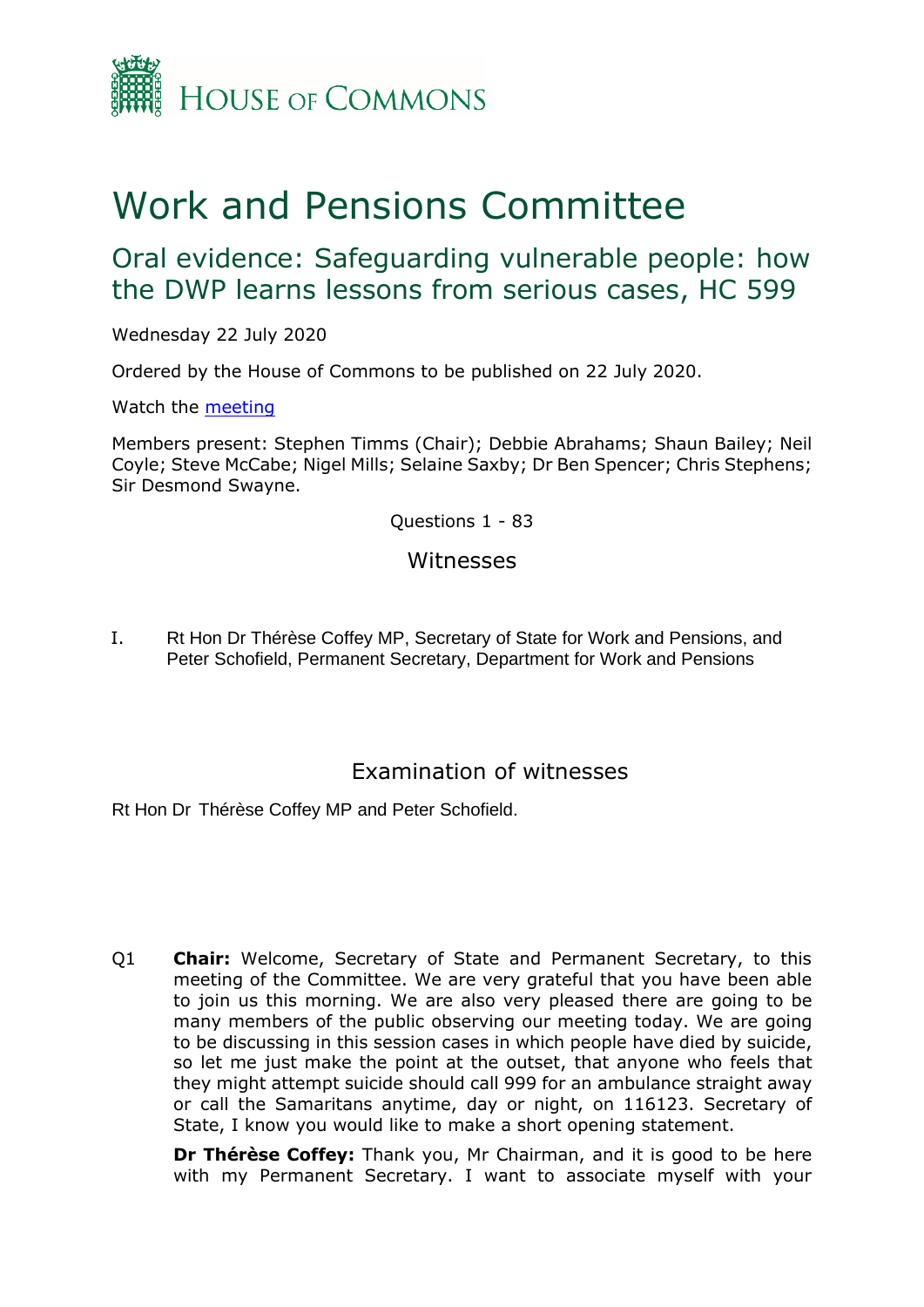

comments earlier. It is a difficult time in people's lives when they feel that the only way out is to unfortunately have death by suicide and that is something that none of us would ever want to happen to anybody at all.

Thank you for allowing me to come and meet the Committee to discuss these important matters. When I wrote to you in March I did say I would be happy to provide an update for the summer recess on our plans to improve customer experiences, including elements of how we identify vulnerable people early and try to tailor our processes to help them.

It is fair to say the Department interacts with millions of people. We make billions of pounds-worth of payments every year. In the overwhelming majority of cases our claimants are happy with the service that we provide. However, we do recognise—I recognise—that some of our vulnerable claimants need extra support, particularly those that do not have strong family support networks or community networks.

Through the customer experience directorate—which I hope Peter will get a chance to talk about, because it was he who drove this when he became the Permanent Secretary a few years ago—we have made some changes to ensure that vulnerable claimants' needs are considered at every stage of the customer journey. Coming here today to talk about things like the serious case panel, which includes, at my request, the Permanent Secretary and his entire executive team, demonstrates this commitment. There are elements where the serious case panel will look at themes, so the title may almost be slightly misleading itself but it is taking themes from cases, which means that we then look at our systems and learning lessons on how we can make changes or improvements where necessary.

I am very happy to pause there and welcome any questions that you have.

**Chair:** We have quite a number of questions to ask and the first is to be asked by Debbie Abrahams.

Q2 **Debbie Abrahams:** I recognise, Secretary of State, you have not been in post long and many of the things that we will be discussing were before your tenure—also yourself, Mr Schofield—but I have been raising issues about the deaths of vulnerable people, and vulnerable claimants in particular, for over six years now and it started with the death of David Claxton, not by suicide but this was after he was sanctioned and he was left with no money and, as a diabetic, he went into a coma as a result. I spent time with his sister and, as you can imagine, she was absolutely devastated.

The Government's peer review process into claimants' deaths has been replaced by internal process reviews and now you talk about the new serious case panels. As Faiza Ahmed's brother said last night, the DWP showed no remorse about the suicide of his sister after a coroner issued a prevention of future death report citing the DWP as one of the responsible authorities. Why should we, and more importantly why should the families of those who have died, believe that the new serious case panels will be any different from their predecessors. Is this now a new priority for you?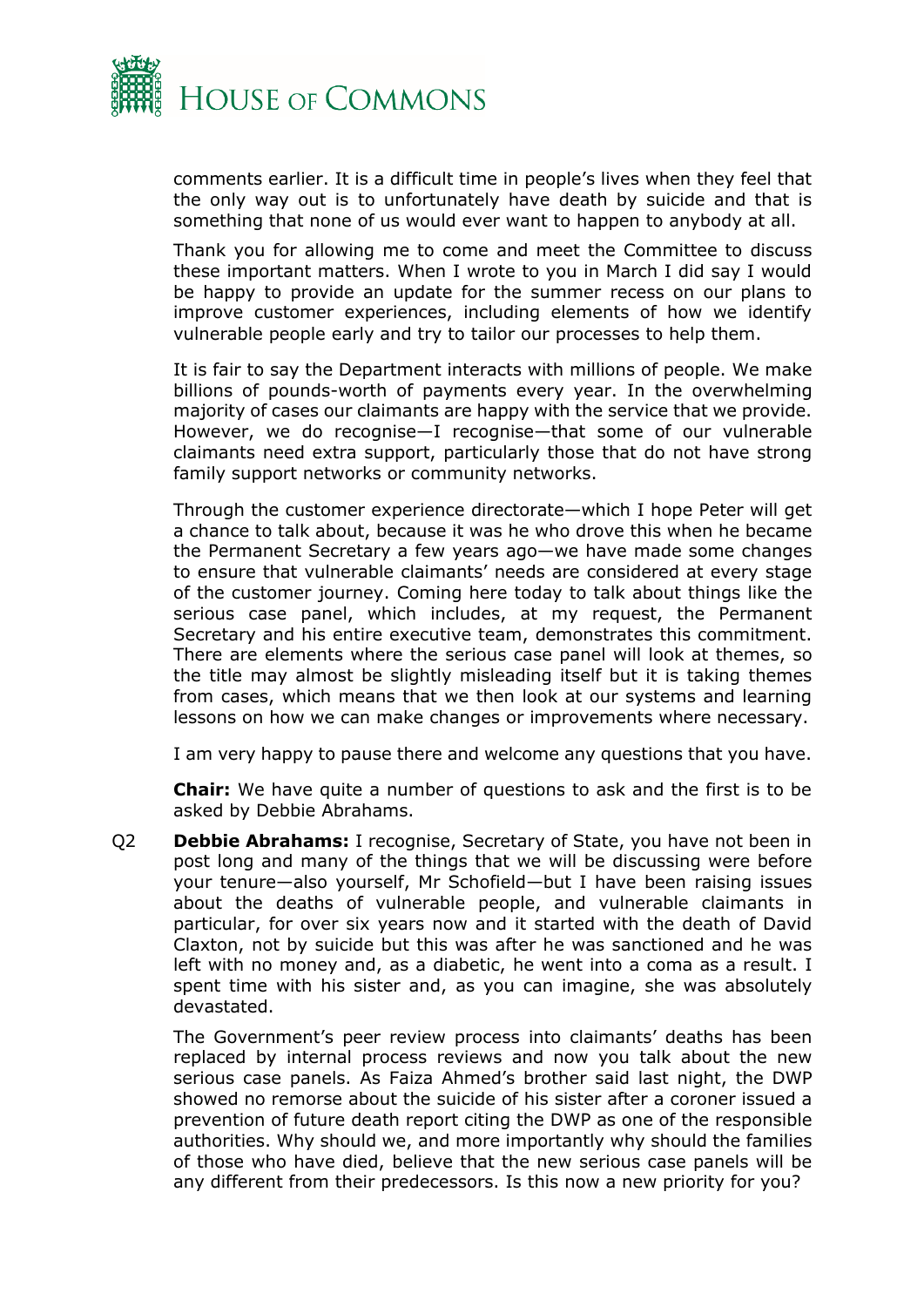

*Dr Thérèse Coffey:* I missed the name of some of the people you referred to, Debbie, I am sorry. I could not hear that.

**Chair:** The sound went down when you were saying the name of the person.

**Debbie Abrahams:** I will happily repeat that. The first person was David Claxton, who died after he was sanctioned, back in 2014. The second person was Faiza Ahmed. She passed in 2016. But it was her brother's comments, particularly about the families who have been left grieving for their loved ones that I would like you to consider in terms of the new changes you are introducing. I have three questions, so I would be very grateful if you could be brief in your responses. I do not want to have to interrupt you.

*Dr Thérèse Coffey:* Internal process reviews replaced peer reviews about 2014, 2015 and the original peer reviews started in the mid-noughties. It was decided by people at the time that the peer review added slightly different meaning outside the Department—it was seen potentially as trying to apportion blame. At the time, it was largely driven by processes where procedures followed. The change that happened with moving to the internal process review—which is still happening, it has not been disbanded at all—is again an internal look of making sure that we have learned from the different elements of a process. We have seen a significant increase in number of issues raised that require internal process review, so it has stepped up quite considerably to about 76 in the previous financial year, about half of which have been completed. So they are proving more effective in understanding that.

The serious case panel review was started under my predecessor, Amber Rudd, and when I came into the Department there were some changes that I made to make sure that the panel was the Permanent Secretary with his directors general. It included the independent case examiner and also required one of our non-executive directors to chair the panel. That is now under way. There have been two meetings of the panel in that format.

I am pleased to say that I will be sending to the Committee the terms of reference and also draft minutes of those two meetings. We are committing to put those on gov.uk in the future. It is important to stress that this is not intended to be a replacement for a coroner's inquest. It is not intended to be a replacement for the complaints process or the role of the independent case examiner. It is designed to help us to learn from actions that happen. I am very conscious that when things go wrong they can go badly wrong for people. We need to be much more agile in how we pick that up.

#### **Debbie Abrahams:** Can I move—

**Dr Thérèse Coffey:** I was just about to mention the PFDs. There have been four since 2014, and the lady to whom you refer is one of them, but I am quite limited on some of the things that I can say because of the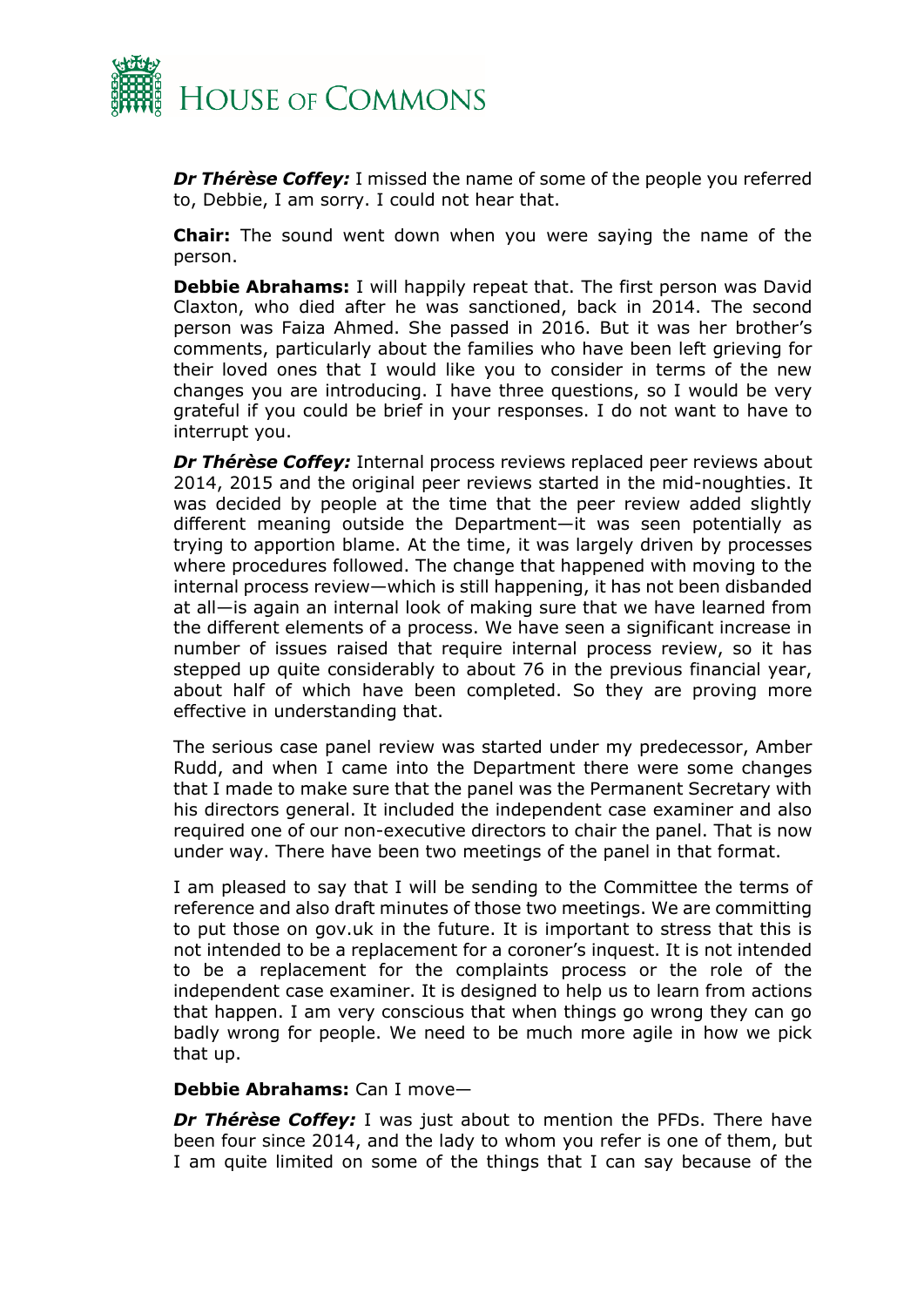

number of legal cases that are under way. I am somewhat restricted in some of the things I can share.

**Debbie Abrahams:** There does seem to be a new focus for the Department, which I am sure everybody would welcome. However, as you have just mentioned in terms of coroners and the important role that they play, the coroner for Errol Graham was told by the DWP's chief psychologist, David Carew, that the Department's safeguarding policy was being reviewed in light of the coronial investigation and this would be completed by last autumn. You may know, Secretary of State, about Errol's case. He died in 2018, weighing just four and a half stone, eight months after his employment support allowance had been stopped. He was only 57.

The coroner's decision not to give a prevention of future deaths report was dependent on the satisfactory progress in the revision of your safeguarding policy. As she said to you in her letter, "the revision of the DWP's safeguarding policy is important, not only in this case but also likely to be highly relevant in future cases where the DWP are involved with vulnerable people who go on to die in similar tragic circumstances". Why did the coroner have to write to you three times over the last six months before she received a response from you last Friday? Does this reflect your commitment to protect vulnerable claimants?

*Dr Thérèse Coffey:* Again, you have mentioned Mr Errol Graham, but because of the legal case I cannot talk about our interactions on that. But it would probably be—

**Debbie Abrahams:** Can you say why it took six months to reply to the coroner?

*Dr Thérèse Coffey:* Because of the legal cases that are under way, I cannot talk specifics relating to any individual.

Q3 **Debbie Abrahams:** What I am trying to get at, Secretary of State—and I apologise for interrupting but I am aware of the time limits that we have if this is a new priority for the Department, if there is a culture change where it is going to be more transparent about the things that go wrong, so you can learn lessons, why did you not reply in a timely fashion to a coroner who had made her decision? It was very clear that she would not issue a prevention of future deaths report because she thought that you were going to, again in a timely way, revise the safeguarding policy. What confidence can we have?

*Dr Thérèse Coffey:* The answer I have to give you about Mr Errol Graham, and the situation involving that, is the same. I appreciate that is a frustrating answer for you to hear but it is directly connected to an ongoing legal case. Let me take a slightly different way to try to answer your questions slightly more broadly.

If you think about where we have come on the journey; we now have safeguarding officers, we have 10 in place and we are recruiting another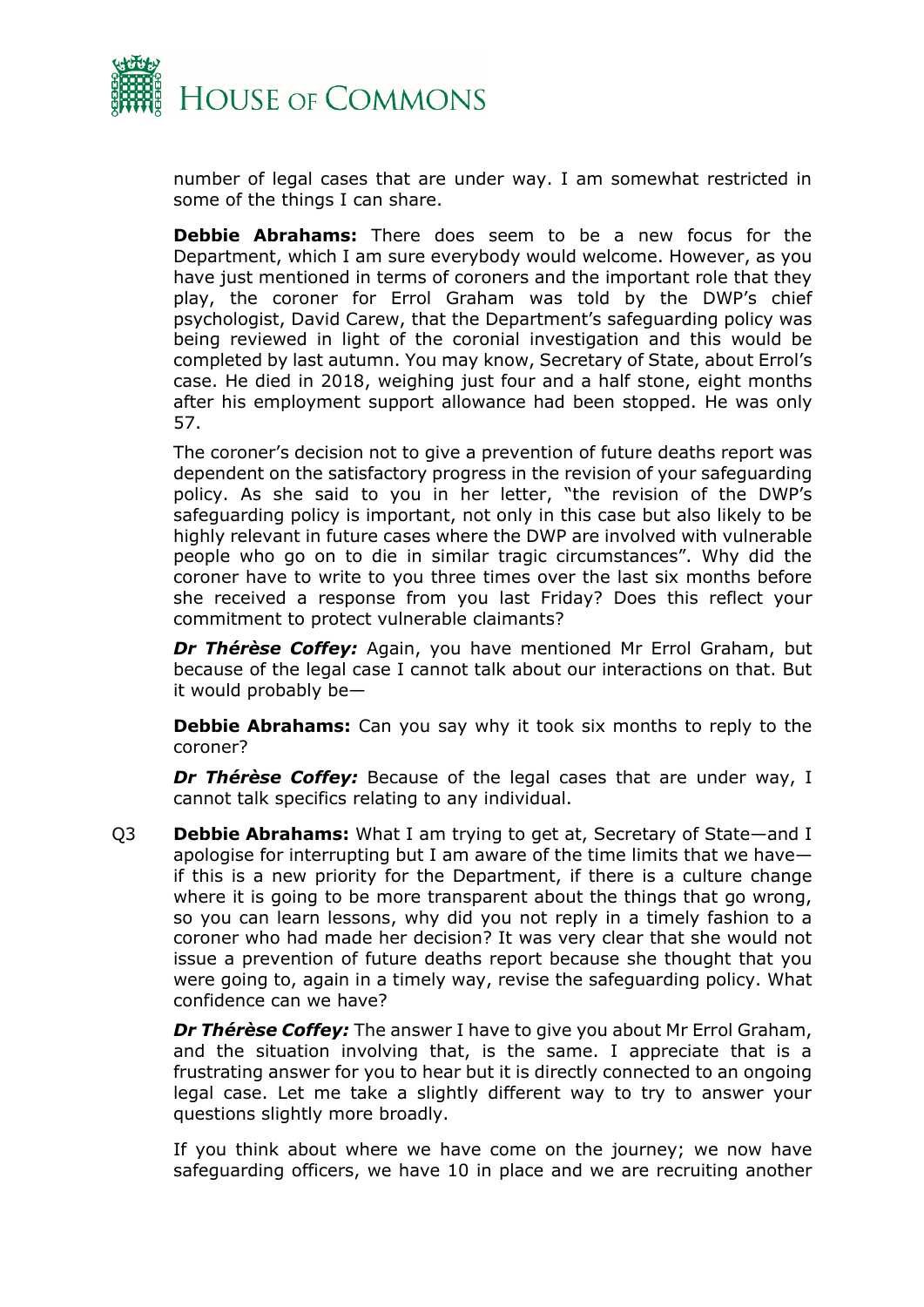

15. This is one of the key changes that are happening in order to make sure that we have much more of a focal point involved in issues of people's welfare. It is fair to say, legally, we do not have a legal duty of aspects of what you would consider to be safeguarding. That is something that is usually held by adult or children's social services in that essence, but we recognise that we are a touchpoint for many people around the country, and it may be that their GP was the last to see them and it may be that we were the last person to have an interaction with this person. As a consequence we have made that decision, we got the funding from Treasury so we could recruit people, so we could put more of an emphasis on that. There are things like case conferences that can be initiated so we can have that sort of discussion with the multiagency approach.

That is a big change that has happened but I cannot go into the back and forth in what is a quasi-judicial process and also the legal cases that we have relating to individuals. Can I get Peter to say a bit more?

*Peter Schofield:* Can I come in on that because there have been a number of changes? We cannot talk about that case. I can talk about the serious case panel that met on 19 March, which looked specifically at safeguarding issues. That is when we took some important decisions, which included the creation of the safeguarding lead roles that the Secretary of State has just described. Those have an important role in terms of being the focus of escalation in every part of the country. We can make sure that as we case conference and look at these serious cases that come through we can address them collectively with other partners. We also looked at the circumstances under which we would make a decision as to whether to continue payments when we have lost contact with a claimant. That also was discussed and led to a change in the guidance, which has been implemented. That again was discussed at the serious case panel on 19 March.

It is part of an ongoing process that the Secretary of State has described in which we genuinely want to listen and learn and make sure that when we see things that have gone wrong we make changes and make sure that they do not happen again. It is part of embedding this. The serious case panel sits at the top of a process, but the internal process reviews—the system for collecting and tracking and tracing and implementing the recommendations that come from those internal process reviews—is a new process we put in place as well. It links to a new approach to complaints. All of this is part of our attempt to become a Service Excellence organisation, which is the context when the serious case panel was first announced back in September last year.

Q4 **Debbie Abrahams:** Again, I am trying to get a response around whose responsibility safeguarding was. It was a very interesting one, and again I welcome anything that is effective and that is recognised in the failures of the past, which include, for example, not being able to find a report of previous case panels and passing them on to investigators, such as Professor Harrington and Dr Litchfield.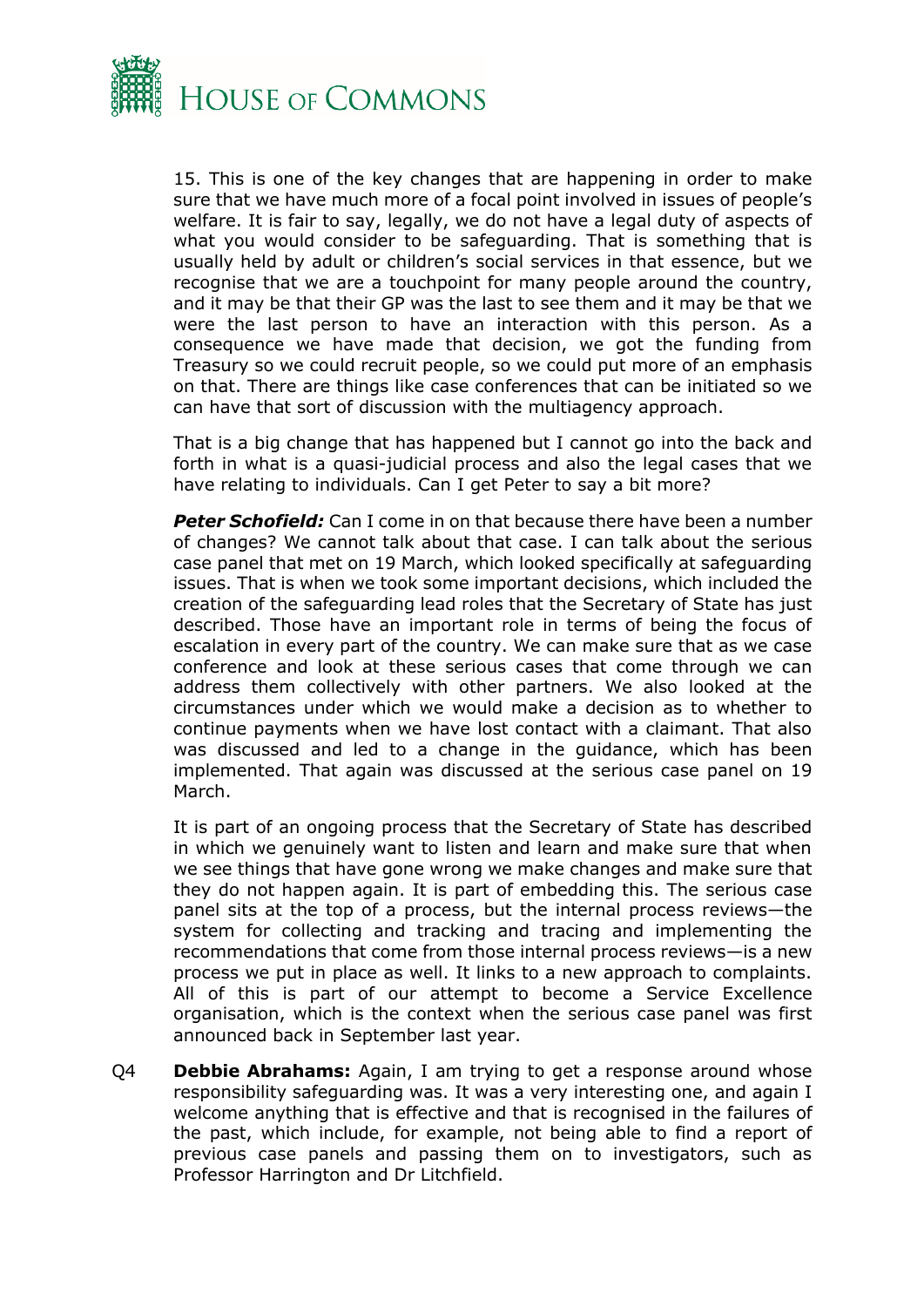

I want to move on to my final question. Alison Turner, Errol's daughter-inlaw, has said the inquest was traumatic enough, but then the family waited in anticipation to be informed about the changes and received absolutely nothing. You did not even have the courtesy to contact the family to let them know of what was happening or the fact that there was going to be a serious case panel in relation to her father-in-law's death in January. She had to find that out from a journalist. That was a real body blow for her.

Jodey Whiting died in 2017, one of thousands of claimants who died after being found fit for work between 2014 and 2017—I recognise not in your tenure—but after nearly a year, when they have been asking for a new inquest and new evidence, the Attorney General has still not replied to them.

*Dr Thérèse Coffey:* I think I got the gist of that.

**Chair:** We are losing you, Debbie, unfortunately.

**Debbie Abrahams:** Can I just finish this point? I mentioned Mohammed Ahmed. He felt that the Department showed no remorse, but not just that, they were defensive, even blasé about what had happened. Is this how the state should have been treating grieving relatives?

*Dr Thérèse Coffey:* Obviously I am not responsible for the decisions of the Attorney General, and I am neutral entirely on the decision whether or not the Attorney General—

**Debbie Abrahams:** You just mentioned the Departments would be reporting together, that there was going to be a multiagency approach around this. Surely this is one part of it.

*Dr Thérèse Coffey:* I am aware of the application. As DWP, we have said, in an exchange between private officers, we have no view on this. It is up to the Attorney General to make that independent decision, so if there is another inquest there will be another inquest. It is best that DWP does not try to influence that.

Q5 **Debbie Abrahams:** Three examples of how families have been treated. Is this right?

*Dr Thérèse Coffey:* Again, Debbie, you are misunderstanding the themes of what comes out and gets discussed rather than individual cases. Of course they will be learning from different elements of that. You have the wrong impression if you think the panel just sits there and will go through one particular case of one individual. This is about trying to work out what is happening more generally and we will get lessons from whether it is referrals from the independent case examiner or some ideas on that. It will be elements of correspondence that MPs or Ministers have, or wider elements of correspondence regarding complaints, as well as issues that have been picked up already with our internal process reviews. It is not intended to be a replication—

Q6 **Debbie Abrahams:** I would hope that for anybody who has lost a relative,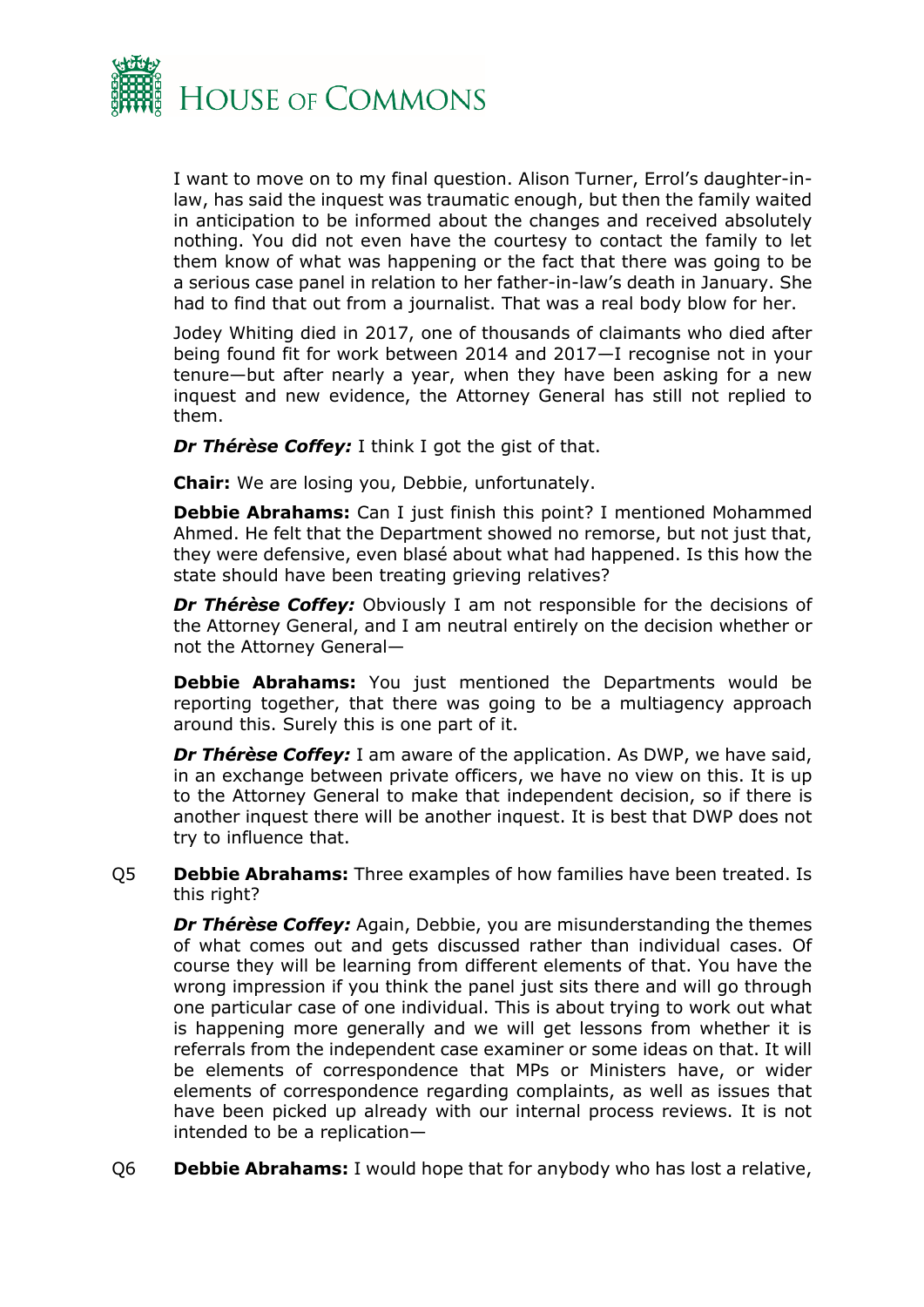

across the board—these key themes—you would want to treat them all with dignity, respect and courtesy, recognising the grief that they are facing instead of being defensive, showing no remorse and obfuscating, in many people's minds.

*Dr Thérèse Coffey:* I do not feel that we are being defensive. We have taken a big step forward, a recognition that some things just were not working the way they should. We have elevated that within the Department.

Peter, when you became Permanent Secretary I remember you telling me you didn't think the process was working. You set up an entirely new customer service experience directorate to get that focus on it, and I can assure you everybody in DWP comes in trying to do the best for the people they are interacting with. However, they also have a responsibility to make sure, which is our legal duty, that we pay the right benefits to the right people. If that is incorrect then people can appeal.

Q7 **Chair:** Can I pick up on this—it may be a point for you, Peter? You have described to us a new safeguarding structure that has been set up in the Department, and that sounds like a very welcome step. Is that going to be responsible for liaising with family members in a case where something has gone tragically bad wrong?

**Peter Schofield:** I wanted to pick up on Ms Abrahams's point about families, because I understand the point she is making. One of the things we have done in serious cases is go to meet the families—senior members of my management team do that. I met a family—I am not going to go through individual cases, it would be the wrong thing to do—who had experienced a very significant loss. My Director General for Service Excellence went to meet one of the families mentioned by Ms Abrahams, and the same is true of director level as well.

It is important for us as a senior leadership team to do that in those serious cases. That supplements the process that I have described, because this is part of it. We have to get the process right. We also have to be serious about being a listening and learning organisation. That starts with people like me.

Q8 **Chair:** Would the safeguarding set up that you have described be engaging with the families of those who have died?

**Peter Schofield:** It will vary. The point of the safeguarding leads, although this is not their only role, but the reason for setting this role up is that we were conscious that often when something goes wrong it goes wrong because someone has fallen between the cracks of different agencies as they play out in local areas. We have one set of relationships with some vulnerable people—other organisations, it could be adult social services, it could be the housing supplier, it could be the police, it could be any number of organisations—they all have different relationships and what we have not been great at is pooling the information that we have.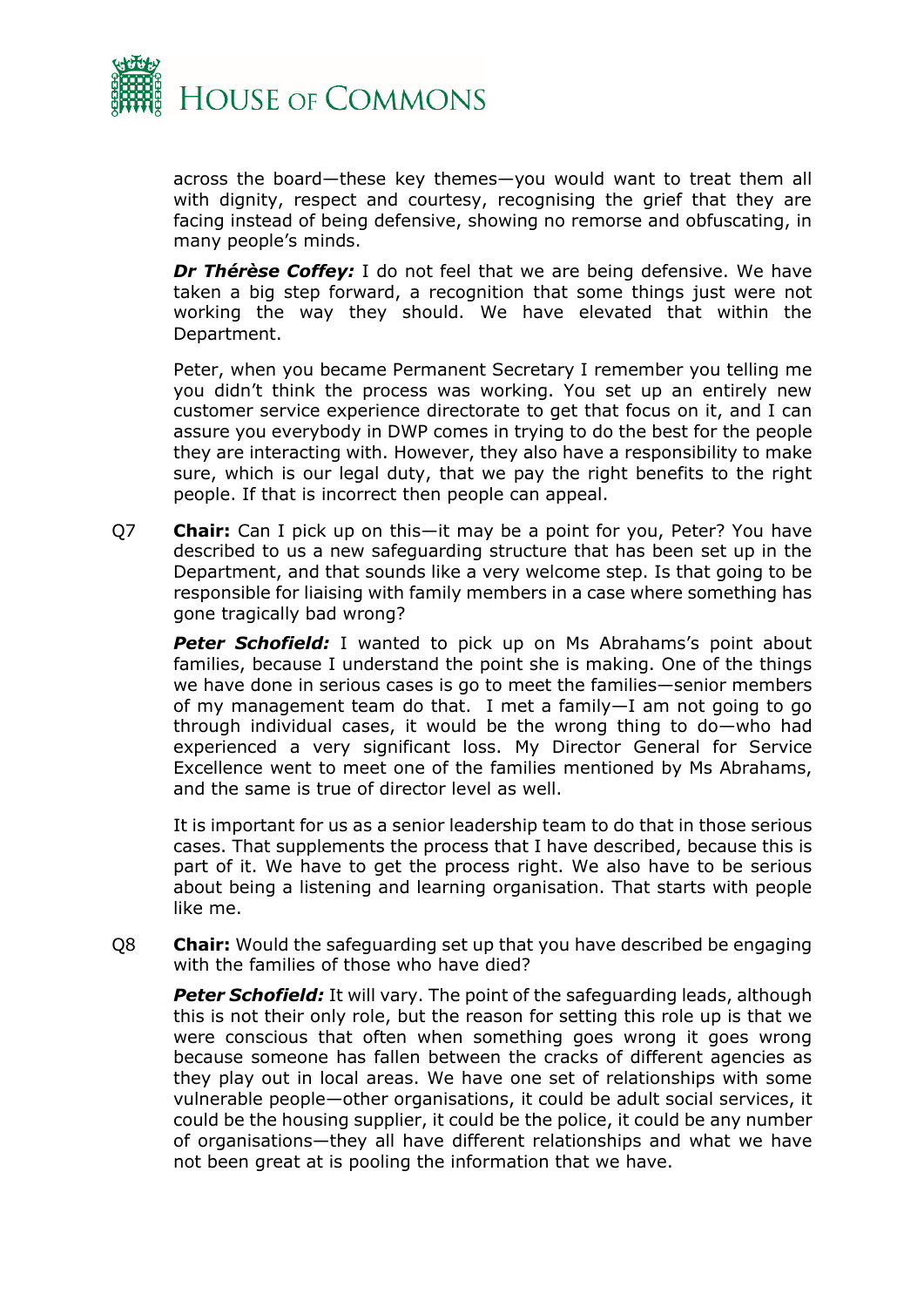

The point of the safeguarding leads is to be a point of escalation to build those networks together. I try to go out once a week—I have not managed to do it the last few months—to local DWP offices, and I try, when I do that, to meet local partners. What I have seen in many different parts of the country is brilliant examples of different agencies coming together often to pool case conferencing about vulnerable families. People would share information.

I saw a great one in Newcastle, and a great one in Margate, and there are brilliant ones in Leeds. This is part of the future here. The safeguarding leads make sure that that sort of network happens in all the different parts of the country.

Q9 **Nigel Mills:** Secretary of State, you said a few minutes ago that you were now going to publish the terms of reference. Is that correct and, if so, when might we expect to see them?

*Dr Thérèse Coffey:* I will send them to the Committee Chairman today. You can publish them when you think best. We have to then wait and get a grid slot, as is the usual way of Government publications. I would hope that would happen over the summer, going up on gov.uk.

I had this conversation with you, Stephen, I was slightly reticent early on because I wanted the panel to have some attempts at having these meetings, seeing how it was working, so we were clear that it was trying to achieve the outcomes that we want from it. I am looking forward to whenever you, as the Committee, decide to publish it. It may be slightly quicker than we get the grid slot.

Q10 **Nigel Mills:** You also said you would publish draft minutes on gov.uk.; is that going to be a regular publication after each meeting of the panel?

*Dr Thérèse Coffey:* Yes, the panel is expected to meet quarterly and the intention is the minutes would go up within a month of that.

Q11 **Nigel Mills:** Those are the substantial minutes, rather than just six people attended, discussed something, meeting closed at midday or something? Will they get the summary of the themes that were discussed or any actions that were agreed?

*Dr Thérèse Coffey:* Yes, they will include the actions, they will include elements of the themes. We have to be careful on a lot of these things about personal disclosure. Some people are very keen for their issues to be public because they think that is a great way of raising awareness. Other people are less keen because sometimes they are dealing with very confidential matters. We will be carful with the information we share.

Q12 **Nigel Mills:** I was thinking of previous correspondence, you were not keen on publishing a thematic report perhaps once a year on what the panel have looked at and what lessons have been learned, because you wanted the panel to influence policy in the Department. Have you moved on from that now and are you more keen on publishing more of the panel's work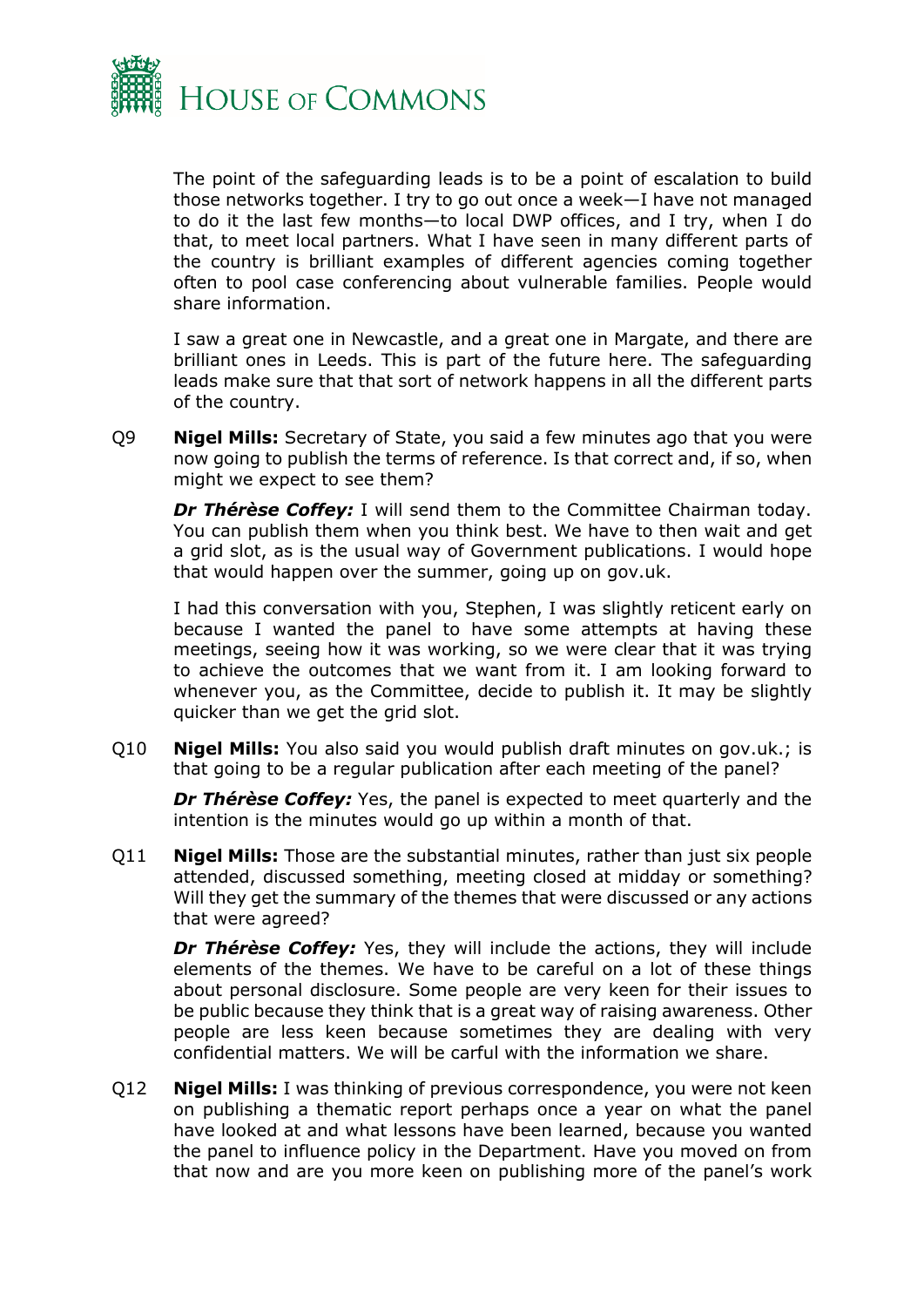

and what lessons have been learned and what difference has been made to the Department's processes as a result of those meetings?

*Dr Thérèse Coffey:* We are still going through some of those elements of what else could be published or how we publish it. Peter is quite keen. We do an annual report and accounts that you are quite interested in putting a section in there, Peter?

**Peter Schofield:** Yes, there is a brief section in the annual report and accounts that were published last month for the year just gone, but it may well be that it is the right thing to do. The problem with minutes on their own is they do not necessarily tell a flow of the story of how the work has progressed and things that have happened over the course of the year. We are trying to work out the best way of doing it, but a reasonable section in the annual report and accounts may be a quite useful way of just summarising what has been done over the previous year.

Q13 **Nigel Mills:** Do you accept that what people want to see is where things have gone horribly wrong that the Department have learned lessons and made changes so hopefully these things will not happen again? That is the intention of what you published, is to show how lessons have been learned and how things have been improved.

*Dr Thérèse Coffey:* I just want to reinforce though that we are not going to get into the ins and outs of individual cases. It is important to not exactly manage your expectation but be clear about the thematic process. I hope it will inform the Committee and the wider public of some of the lessons learned and what processes we may change as a consequence.

**Peter Schofield:** Yes, the thing will be what has changed. What impact has the panel had alongside the other elements of listening and learning through the IPR process that we described earlier?

Q14 **Sir Desmond Swayne:** What external expertise will the panels be exposed to and will that be in the form of permanent membership or ad hoc?

**Dr Thérèse Coffey:** I am not planning to change the members. We have one of our non-executive directors to chair, we have the management in place. The panel can invite people if they wish to, to come and give some help or some challenge, but it is not intended to be the big new bodies. It is intended to be an important way of how we learn and try to learn more quickly.

*Peter Schofield:* The independent challenge comes from the independent case examiner, Joanna Wallace, who is a standing member and one of the non-executive directors chairing it. Accountability is down to the leadership of the Department, the Permanent Secretary, the directors general—we are the ones who want to get it right in support of Ministers and the people we serve. We will bring in expert support as and when we need it, depending on the topic. I can imagine a number of different types of expertise that we would want to bring in potentially, depending on what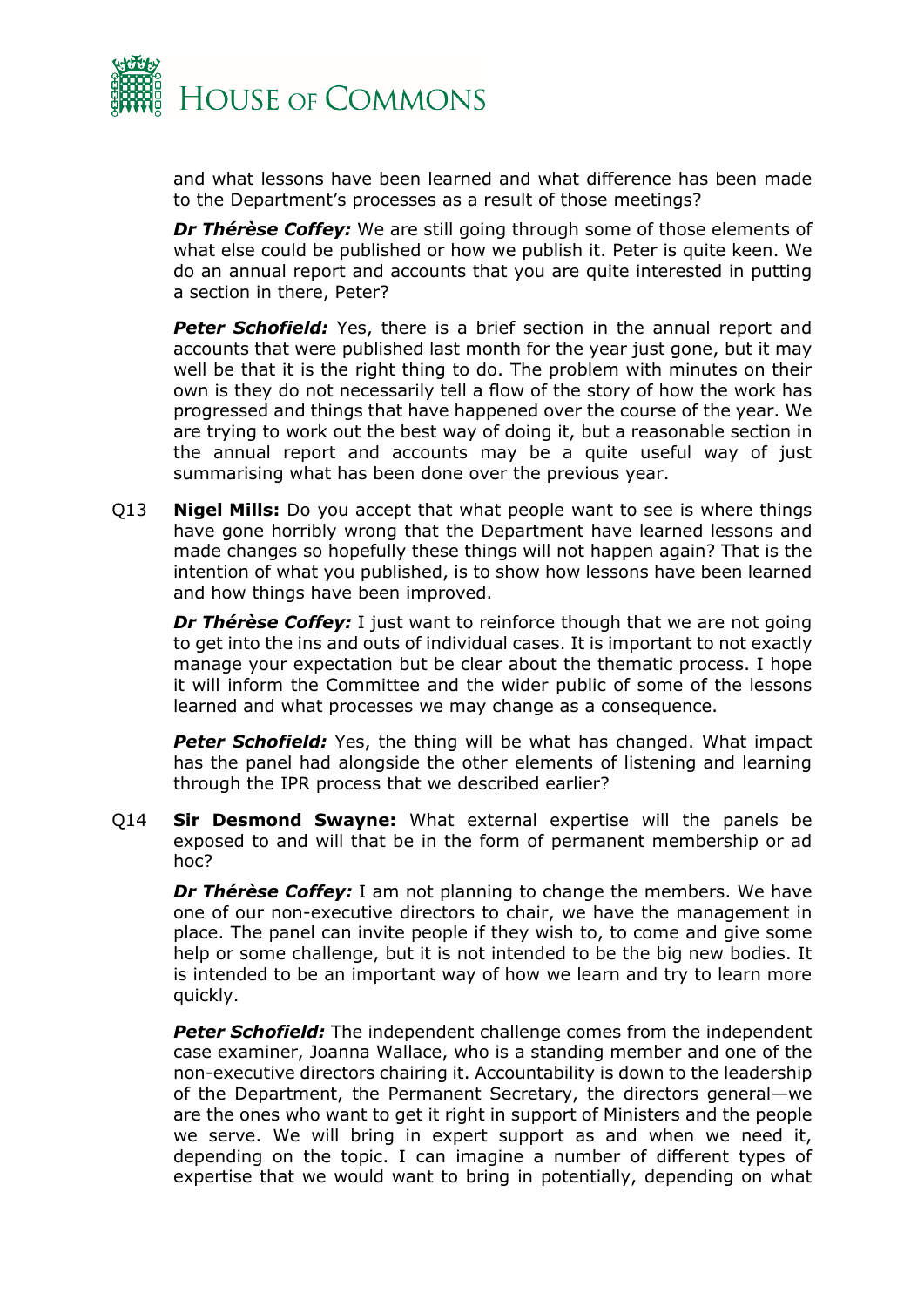

the topic is that we are looking at. We are absolutely open to that. But the independent challenge comes from the two members I have just described.

Q15 **Sir Desmond Swayne:** What lessons have you learned from best practice across Government, particularly on safeguarding?

*Peter Schofield:* When we set up the customer experience directorate last year we did quite a lot of work with other organisations like NHS trusts and with College of Education colleagues as well and their side of things. The main thing that we learned, which we have been putting into practice, is the importance of having a process that brings it together and a dedicated professional team that can assess the issues as they come along, and enabling us to be able to track the implementation of recommendations that have come through.

We have had IPRs since 2014, 2015, but they were done in a piecemeal way. Although there was learning through the organisation we did not have a way of doing this in a systemic way across the whole organisation, and we did not have a way of bringing this to a senior enough level to make sure that this changed all across the organisation. It was my decision to bring this to director level and have a director in charge of it.

The Secretary of State challenged me in the autumn and said, "You should raise that up further still". Ever since then, from March, and then the meeting earlier this month on 2 July, I have been a member. I am a member now. My whole executive team are members.

What we are learning therefore, and what we have learned from other organisations, is senior engagement, systemic examination of what has gone wrong, and a systemic way of tracking the implementation of recommendations.

*Dr Thérèse Coffey:* Every person who joins DWP has mandatory training; they have to take training on how to identify vulnerable people. Work coaches, in particular, are encouraged to identify early on in the claim process those with complex needs who may require some more specific support. That is an important part of what is done there. We do work across government—Peter has already described the situation in Newcastle for example, where we have been doing some particular work on housing. There are other elements where due to journal entries people have identified things in Essex where potential modern slavery issues have arisen.

There is that element of sharing information with the appropriate agency or organisation to try to flag at least that there may be issues going wrong. The importance of the safeguarding leaders is a key step in that.

Q16 **Chris Stephens:** To pick up on that theme around training of staff, can you confirm that before front-line staff can deal with individuals that they have undergone that training, and can you give a commitment about refresher training for all staff when it comes to dealing with vulnerable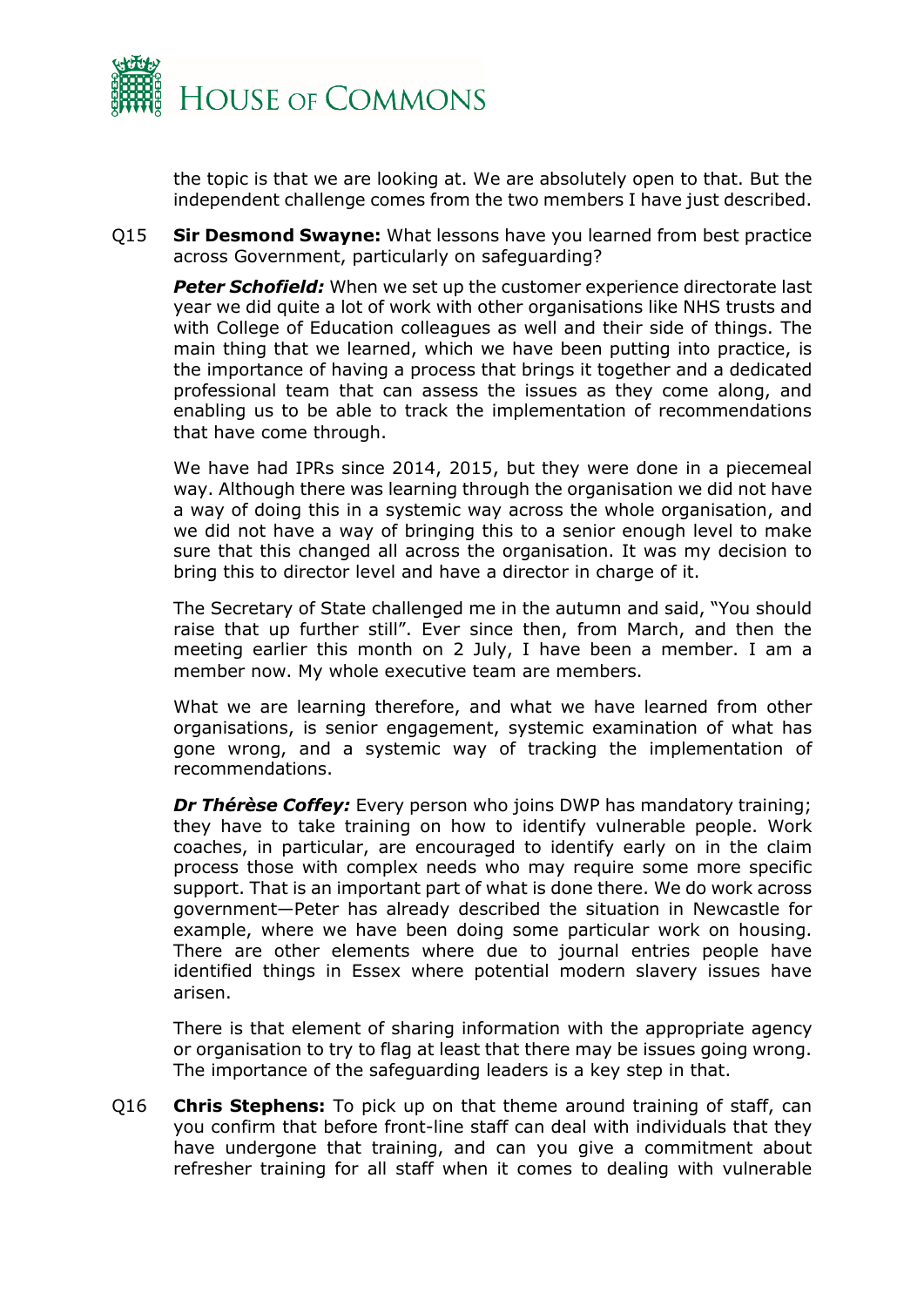

claimants?

*Dr Thérèse Coffey:* It might be more straightforward, because that is a genuine operational matter, for Peter to explain what happens.

*Peter Schofield:* After staff have been through their basic training, then within the first five or six months they would have gone through the mental health training that the Secretary of State has described. Something like 30,000 of our front-line staff have been through that training. On top of that, there is further training, particularly in Jobcentres, around identifying issues around homelessness or domestic violence. We ran out a training course in connection with Women's Aid on issues around domestic abuse and we work on homelessness.

That is then supported by every Jobcentre having a complex needs tool, which basically is a catalogue of local partners, local experts, local provision, which can provide support and be signposted to for anyone who is in a particular vulnerable group. Staff are trained as to how to use that. On top of that, everyone is trained in terms of the six-point plan on issues around risk of self-harm.

Q17 **Chris Stephens:** In terms of the system and how it operates, is there an opportunity for DWP staff to flag a concern? How do staff report that someone is vulnerable, or are there other staff who can raise those concerns?

**Peter Schofield:** All of that. As we get to know a claimant and it emerges that they are vulnerable in one way or another, we would make sure that that is noted in their file. But in any event, if there is a difficult situation that emerges then absolutely we would encourage our colleagues to raise that and escalate that.

I have been working quite a lot over the last few months in my local Jobcentre and many of the folk in front-line roles are working from home for various reasons, but are obviously having telephone conversations with claimants. One of the interesting things they have done is put a Skype chat in place at the beginning of the day, which enables anyone, even if they are working from home, if they are on a phone call with a vulnerable person and a difficult issue starts to emerge to quickly use that Skype chat to engage with a manager in the Jobcentre to provide support in real time.

It happens in real time. I have talked already about the approach to case conferencing and escalation—I have not talked about service innovation leads but they happen locally—but escalating up to the safeguarding leads, I have described already. There is a system in place in the way that you have asked.

Q18 **Chris Stephens:** Before I hand over to my colleague, Mr Spencer, could you just say something quickly, Mr Schofield, about the start of a claim? Is there any assessment made when a claim is initiated, which identifies any vulnerability just to ensure the claimants are treated in the correct way?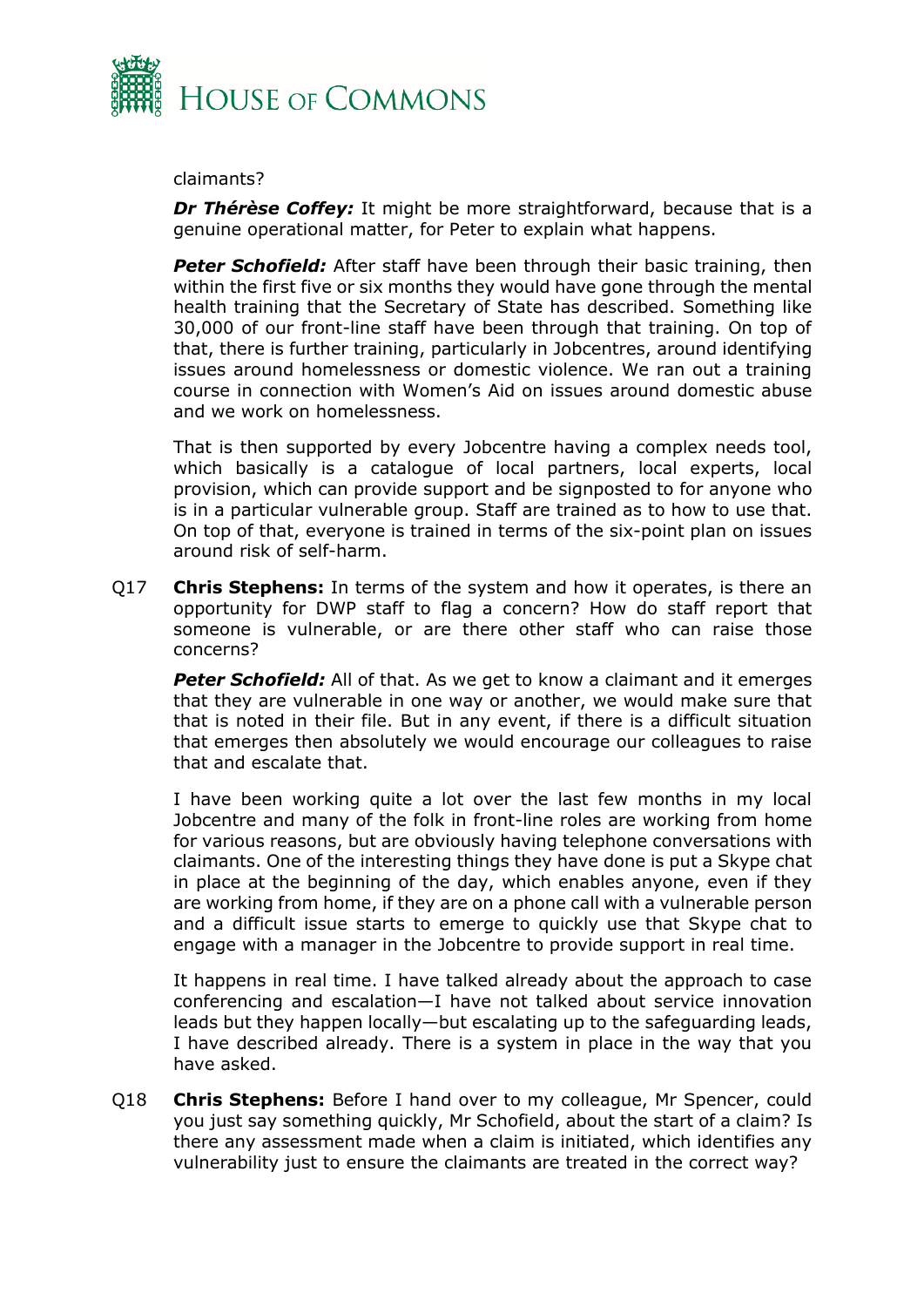

*Peter Schofield:* Obviously we get evidence in different ways at different points, but at the start of the claim we seek to do that and we would put notes on the file in order to identify and build that picture as we go along. Obviously not everyone who is vulnerable presents as vulnerable in the first meeting, so sometimes we have to build that over a period of time.

Q19 **Dr Ben Spencer:** Thank you both for talking us through this session, it is very important and quite a complex area. In my line of questioning, what I want to explore a bit is how the Department conceives of or defines a vulnerable person and scopes that, the responsibility that the Department has to vulnerable people, and its role in relation to signposting or not to services and unpick that a little bit. That is quite crucial to what we are talking about as a Government body that comes across lots of people and lots of very difficult situations. I am hoping to understand what your role is and what your role should be as part of the exploration, the evidence. To start off, how does the Department define a vulnerable person? All of us here have different ideas in terms of what a vulnerable person is, but how is it defined within the Department?

**Peter Schofield:** You are right, one of the challenges I have had from previous Committees is around changes to the way we do Universal Credit. We do not have boxes, we have notes that you write and the NAO were asking whether that is an effective way of assessing whether someone is vulnerable or not. I would say it is because it is very difficult to put individuals into boxes and categories. What we do is try to assess the needs of the individual as they present to us, as we meet them.

The normal way that a Universal Credit claim would work is that—obviously we have not been doing it face to face recently—there is an initial meeting as part of a claimant commitment, which is just trying to understand the nature of the individual. They may, as part of their application, have disclosed a health condition, in which case we would seek to understand that. We would also, as part of the process, seek to understand the nature of their situation. Obviously they disclose a whole load of situations about family and aspects of whether they have a partner and where they are living, and those sorts of issues. That is the sort of thing that starts to give you a picture of whether someone is likely to have additional needs in the claim process. Let me put it that way—as general as that.

What we then seek to articulate is what those needs are and how we need to adapt our service to support that individual. We seek to address and seek to write that down and document that in the claim notes. That then is something within Universal Credit. If you are in a service centre or if you are in a Jobcentre you can have access to that and you can see that. You can adapt the way you provide the service to that.

For example, on one of the specific things, the Secretary of State talked a little bit about the duty to refer homelessness. As part of that claim, it will become clear where someone is living and then it may emerge whether they are at risk of homelessness or are indeed homeless. In that situation, a number of things happen. One is within Universal Credit we say, "We do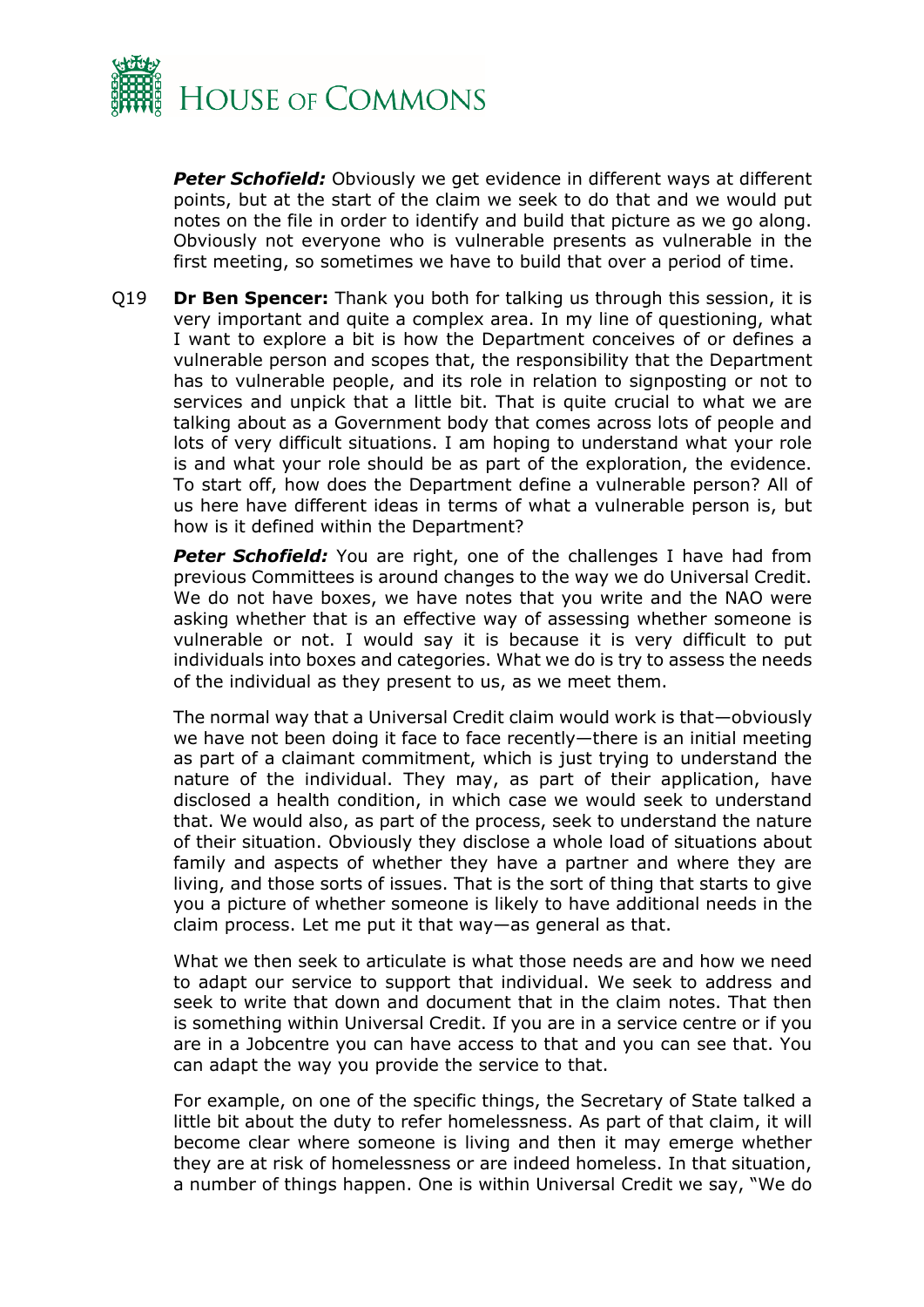

not expect you to look for work, we expect you to look for somewhere to live". That is your commitment, but as part of the duty to refer we also have very good links now with local housing providers, with the local council, sometimes with charities that are able to provide specific support in that way. We can signpost them on.

I have seen great examples. The Secretary of State talked a little earlier about Newcastle and that crisis in Newcastle a few months ago with the Jobcentre folk. We talked about how that works in practice and they are very positive about the fact that we have a way in to understanding the nature of a situation and are able to signpost people on.

Is that our role? I do not think it is formally written down, and I do not have the resource to be the safety net at the end of day but I do think it is our role to be a signpost, to know about other provisions, to understand the needs of our claimants and to be able to signpost them on to the type of specific support that might be able to help them.

*Dr Thérèse Coffey:* There is quite a wide range of vulnerabilities that you can think about. I think it was Amber, my predecessor, who pushed on the whole domestic abuse, domestic violence, brought Women's Aid to do some training on that around the country. You have talked about homelessness. Maybe there are things like self-harm, thoughts that could lead to suicide or something like that, modern slavery. There is a wide variety of elements and our staff are trained and encouraged to consider them. I think every Jobcentre has its own toolkit specifically with local organisations that they can directly refer people to.

Q20 **Dr Ben Spencer:** Focusing on one particular area of this, self-harm and suicide, which is one of the main themes of the evidence session today. Looking at the people who are going through the benefit system as a whole, do you have information about whether on a population level they differ as a population from the population as a whole? Is it a group who are going through on average because there is a high element of mental health issues, perhaps drug and alcohol issues? Are you dealing with people who are at higher risk of self-harm, as an average—obviously everyone is individual but as an average, compared with the rest of the population are you looking at a more vulnerable group in that sense? I realise I have sabotaged myself in using "vulnerable" in a generic way as part of my question but I am sure you get the gist in terms of where I am going on this line of questioning.

*Peter Schofield:* I am not going into stats and averages and all the rest of it, but I do want to stress the point about being open to understanding the needs of the people we serve and doing that in an open way, enabling that evidence and building that evidence in the way I have described. Everyone has different needs. Everyone is in a different situation. The better we get at building our relationship with the claimant on the one hand, and with local providers of different specialist sources of support on the other, the better we can be at being a link and a signpost. That is what I am asking my people to do.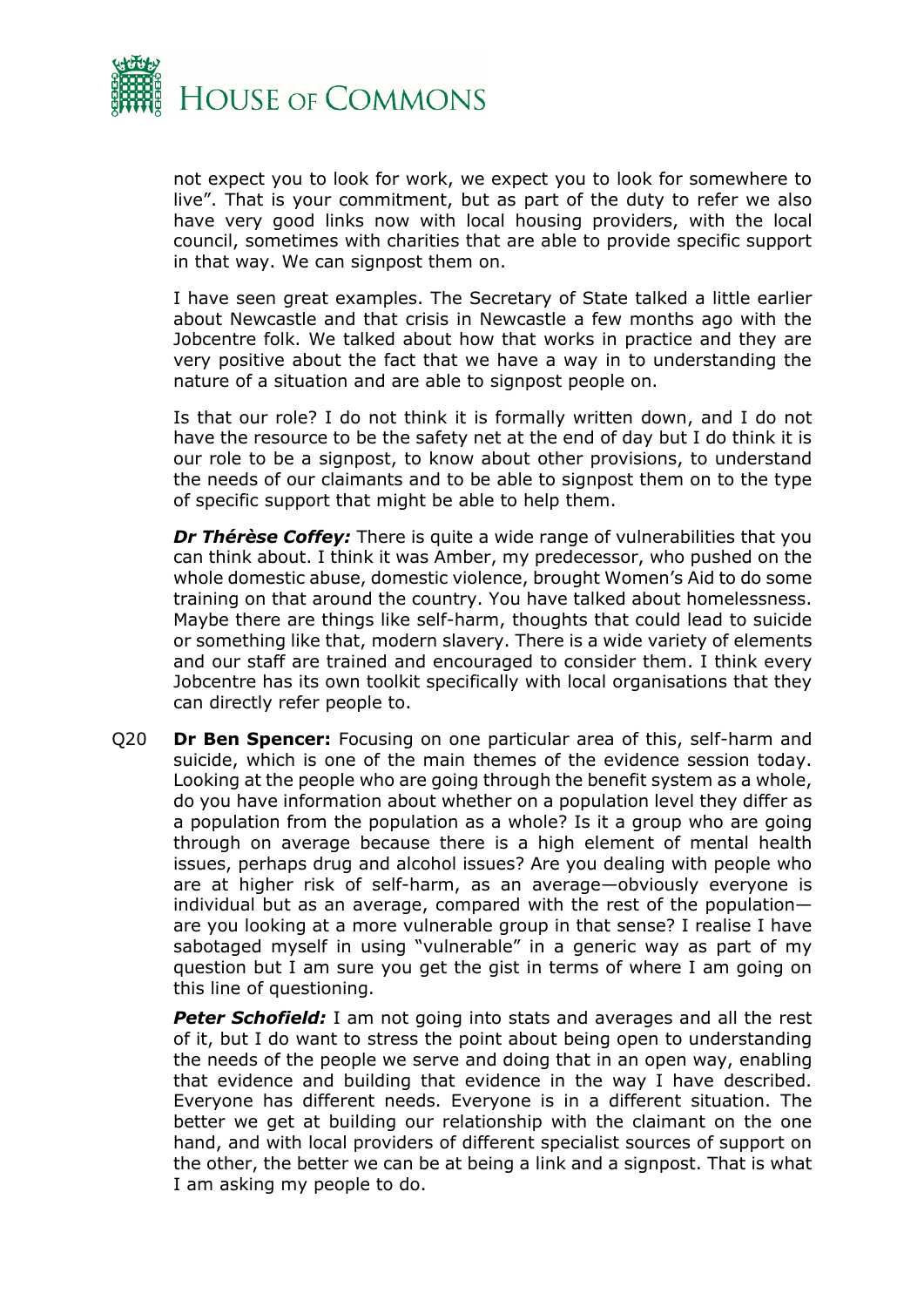

At the end of the day we do not have every specialism and every skillset within DWP. Why would we? But we do, in our own particular way because of the nature of our role, have contact with many vulnerable people. When we come across that and when we see a need then we need to be in a position to be able to signpost claimants to the sort of support that could meet that particular need.

Q21 **Dr Ben Spencer:** Leading on from that, just thinking about the wealth of people who come into contact with you, do you think there might be a use in connecting systematically the data of the people who are going through the system? For example, how many people who are claiming have drug and alcohol problems? How many people who are claiming have former mental health diagnoses and secondary care mental health issues at the time? Just to look at that and try to explore a bit, it strikes me that there is perhaps a big opportunity here. Many people, perhaps the first interaction they may have is through statutory services, and it is a way in terms of a routine, in terms of getting people help and support that they need when they are at a particularly low point who maybe have not approached mental health services because of stigma, because of various barriers. You have a population and an opportunity to put people down the path to treatment.

**Peter Schofield:** There is an even bigger point than the one you are making. For me it is about understanding the nature of the people we are serving but there is a bigger point here, which is around stepping back and looking at the causes of vulnerability and where we can link with other organisations, other Government Departments, how we can look at the sorts of issues that lead to someone eventually coming to DWP for support. How can we work upstream, using what we know about local issues through to feeding policymaking both within the Department and elsewhere in Whitehall? I would say it is an even bigger picture than the one you have described.

*Dr Thérèse Coffey:* Coronavirus is a good example where we specifically reached out to people, for example, who get their pensions through what is called the POCA account, not through a bank account but through the Post Office Card Account. We did proactive contacting of people to see how they were, to see if they could access money, visiting officers did go and make some assessments. In a handful of cases, people were really struggling but, by and large, most people were fine. We were also part of the effort of the national shielding service and, again, once we were able to get some data from NHS England, which is very personal data, we were able to use our datasets to try to prioritise the people to contact, to follow up on the letters that had been sent out by NHS England. A lot of people just did not register initially for any help, so we proactively undertook tens of thousands, if not more, calls trying to get hold of people, almost at one point it was on a daily basis.

There is some potential I would say, but on health data, you have to have the individual's consent to hold that data. Although the intentions are right,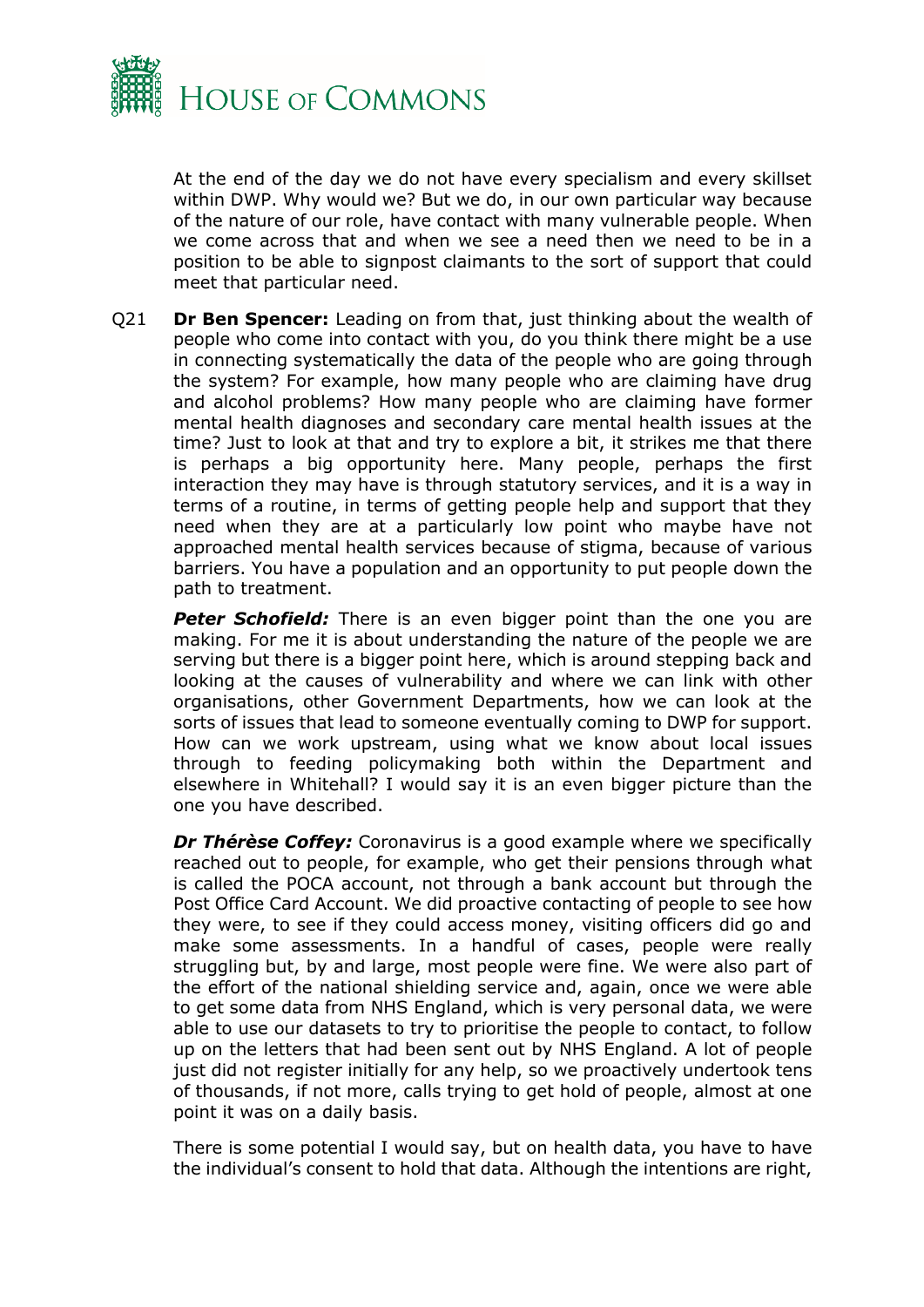

it is really important that we do not just assume that people would want us to have that data and that we can then do further work with that.

**Chair:** I will just bring in Neil Coyle who, I think, has a supplementary question in this area.

Q22 **Neil Coyle:** If the system Madam Secretary of State described was effective at understanding claimants' needs, identifying them and logging them, then in the main discrimination could be avoided by the Department and it would not face legal cases of discrimination against claimants. I am aware that there were something like 50 cases of discrimination against the Department some time ago. Madam Secretary, can you tell us how many cases the Department is defending now that are based on disability discrimination?

*Dr Thérèse Coffey:* How many cases is the Department defending on disability discrimination, is that what you said, Neil?

**Neil Coyle:** Yes, how many individuals have taken cases against the Department of Work and Pensions for discrimination of how their benefit has been processed or paid.

**Peter Schofield:** I have not come with that information but I can write to the Committee.

**Chair:** The Permanent Secretary will write, thank you. Chris Stephens.

Q23 **Chris Stephens:** Mr Schofield, if I could take you back to my earlier question on training. I am curious what discretion frontline staff would have around issues in relation to benefit sanctions, what discretion they would have and whether there is a review of policy being carried out in this area?

**Peter Schofield:** In terms of vulnerable people, all of this comes back to the work that we were discussing at the March serious case panel around what point you would consider stopping a payment. The guidance that we have introduced now is very much that we would escalate that up through the system—we would do case conferencing. The same comes in terms of sanctions. Sanctions are a last resort, as you know, and we would only seek to do that in a situation in which—well, we would not do it unless we had been through a process of understanding the nature of the individual and why they were not working with the system and doing what we were asking them to do in terms of looking for work.

The key thing for me is you do not do it when you have the opportunity of understanding and reaching out and working with another partner organisation who might understand the needs of that individual better than we do. That is where the case conferencing and the work of safeguarding leads comes in as well.

Q24 **Chris Stephens:** Obviously one of the things the Department is looking at piloting is the yellow card system where there will be an initial warning prior to a sanction. Is that something, Secretary of State, the Department is developing in terms of policy? Is that something that could be scaled up?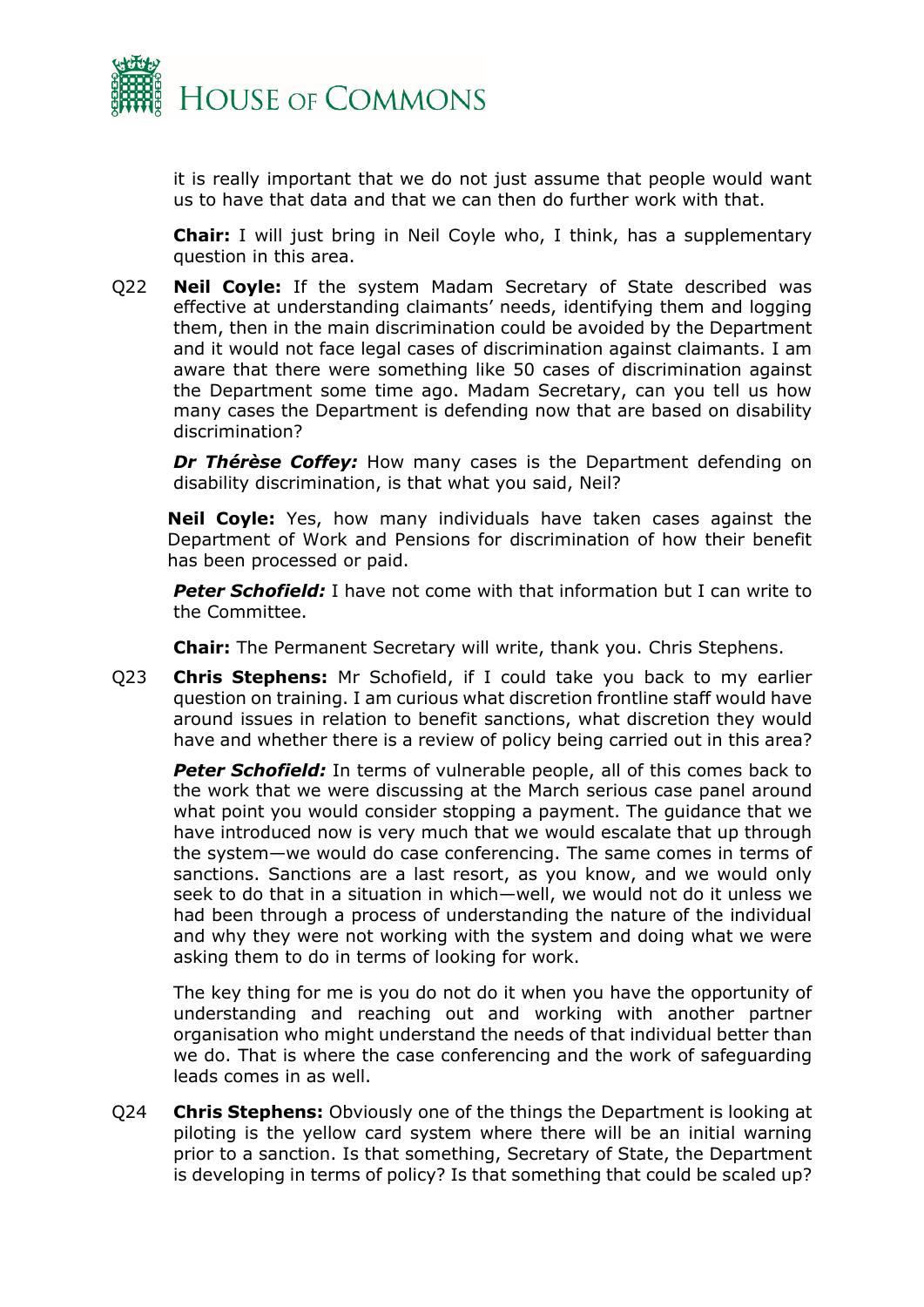

*Dr Thérèse Coffey:* It is something Will Quince and I have briefly discussed. He would be leading anything on that, but I am not aware that anything has come to me for elements of clearance, but I would not necessarily expect them to. As Peter knows, I am a great believer in trust and empowerment of our work coaches, our Jobcentre managers, it is not about trying to remove aspects of hierarchy and responsibility but I very firmly believe in that approach. Our work coaches know the people with whom they work.

Q25 **Chris Stephens:** Mr Schofield, there have been recent cases of people who have sadly died as a result of starvation and by suicide after their benefits were stopped. Could you, first, confirm—my colleague, Debbie Abrahams, mentioned a particular case—that the safeguarding policy was revised in autumn 2019 and could we get a copy that has been revised? What checks are made before someone's benefits are stopped, and is there a different process for someone who has been identified as being in a vulnerable category?

**Peter Schofield:** Yes, absolutely. That was the nature of the conversation that we had in the serious case panel on 19 March. The issue here is that in the past there has been an approach where if we lose contact with a claimant, for example if they do not come forward and participate in what we term our mandatory intervention, but that might involve a work capability assessment, for example, then we would seek to contact the claimant. We would use a number of different ways of seeking to do that and if they have not been successful we would send a visiting officer out to visit them at their home. If that did not work we would try again. The system had been that if after two attempts we failed then it may well be then that the decision maker might make a decision to stop the benefits. The change now is that if we have tried all of that we would then take that back and have a case conference about the individual. Particularly, obviously, if it is someone with vulnerabilities that we know about, then we would seek to involve other organisations that might have a different way of knowing about that individual. It might be that we could involve their social landlord, it might be that we could involve local adult social services, there may be all sorts of different organisations that we could work with and bring into that case conference. Then we would seek to understand what do they know about that individual and how can we support them.

If that fails that could then escalated to the safeguarding leads. In that way, basically, what we would seek to do is to provide support not removal of benefits. Now, obviously, at the end of the day, if it emerges that no one has any contact, we do not whether this person really exists, and it could it be a fictitious claim, then you would go down the route of stopping benefits.

All I am saying is that the approach now is to work not just within the Department but to work with all sorts of other agencies, other organisations to make sure that we understand the vulnerability and the circumstances as best we can before we make any decision like that.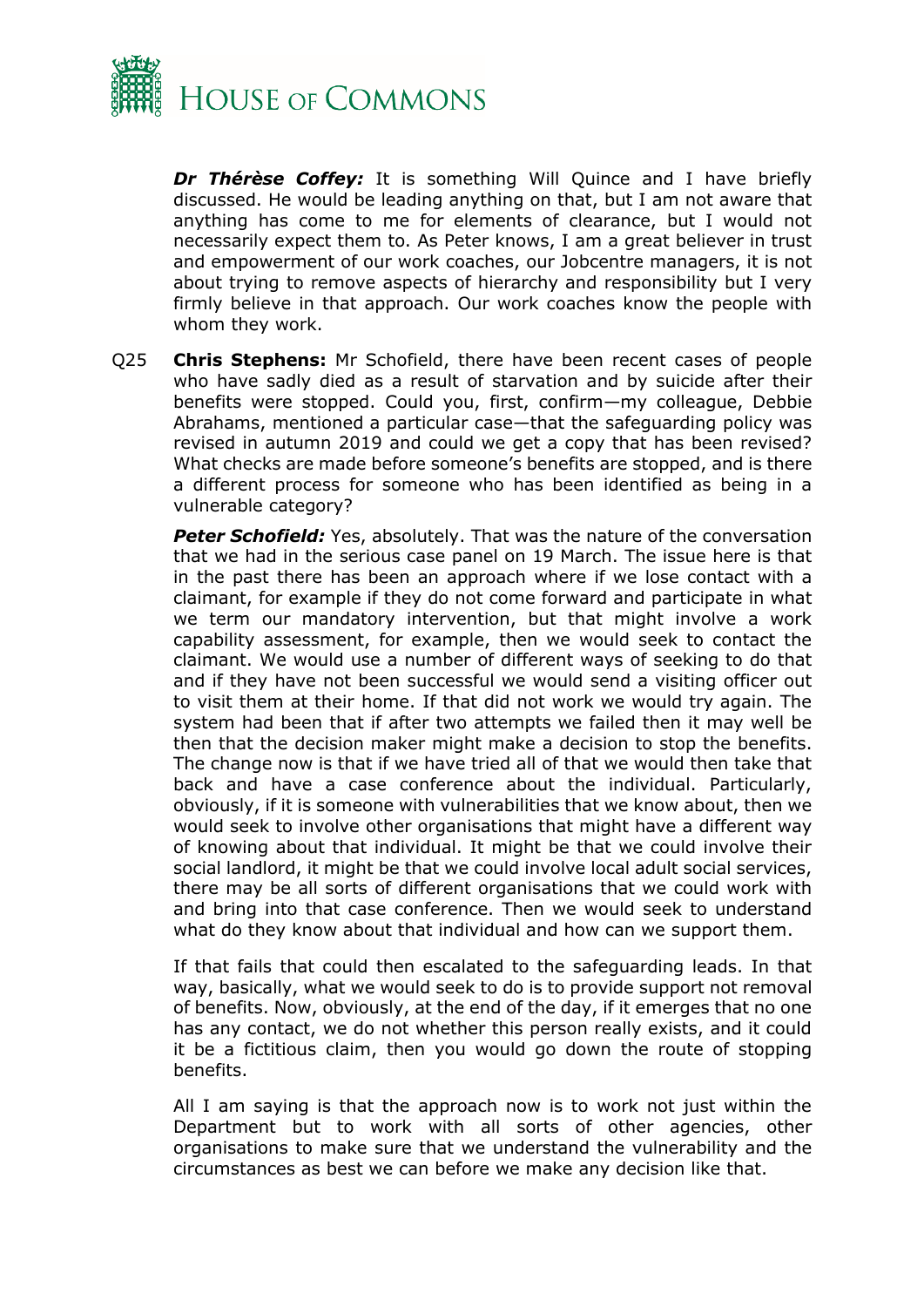

Q26 **Chris Stephens:** Thanks, Mr Schofield. If you could just provide us, please, with a current copy of the safeguarding policy I am sure the Committee would be obliged.

**Chair:** If that is something you are able to do.

**Peter Schofield:** I will write to the Committee.

Q27 **Chair:** Thank you. What you have just told us is very interesting. You have explained you cannot go into the details of the Errol Graham case and I understand why that is but it is a matter of record that what happened with him was he missed a work capability assessment, DWP staff tried to contact him and I think tried quite hard to get hold of him, were not able to contact him at all so his benefits were stopped. By the sound of what you have just described to us, Mr Schofield, if that kind of situation was to happen again there would instead be a case conference and the benefit would not be stopped if there were concerns about that claimants wellbeing, is that correct?

**Peter Schofield:** I can't talk about the Errol Graham case. I will repeat the evidence that I gave in response to Mr Stephens, which I think gives you the answer to your question.

Q28 **Chair:** Okay. If there are safeguarding concerns about somebody, their benefits will not be stopped?

**Peter Schofield:** If there are safeguarding concerns then we will work with other agencies to seek to understand what is going on. The thing I am not going to preclude is that, at the end of the day, is it a fictitious claim or is it a false claims. This is all about getting the best possible evidence and information we can knowing that some people—we will know them may worry about a contact from the Department for Work and Pensions and everything we are trying to do in terms of how we approach claimants is seeking to address that but people may worry about that. They may be more ready to receive an enquiry from their landlord or from social services or from maybe a third party, maybe a third sector charity who they are working with in whatever way. If we can identify them and find a better way in which to build an understanding about what is going on, that helps us make the decision in the most informed way we can.

Q29 **Chair:** Yes, but if through this case conference system, for example, the social landlord of the claimant says, "Yes, we are quite worried about the wellbeing of this person", in that situation you would not stop their benefits?

*Dr Thérèse Coffey:* It is difficult to try to set blanket rules when you are dealing with individuals. What Peter has set out is the approach that has now been taken by the Department but we cannot say in every situation, every case, this X, Y or Z would definitively happen. It has to be tailored to the individual situation.

**Peter Schofield:** At the end of the day what we are obviously seeking to assess is if someone is entitled to benefits. Are they able to engage with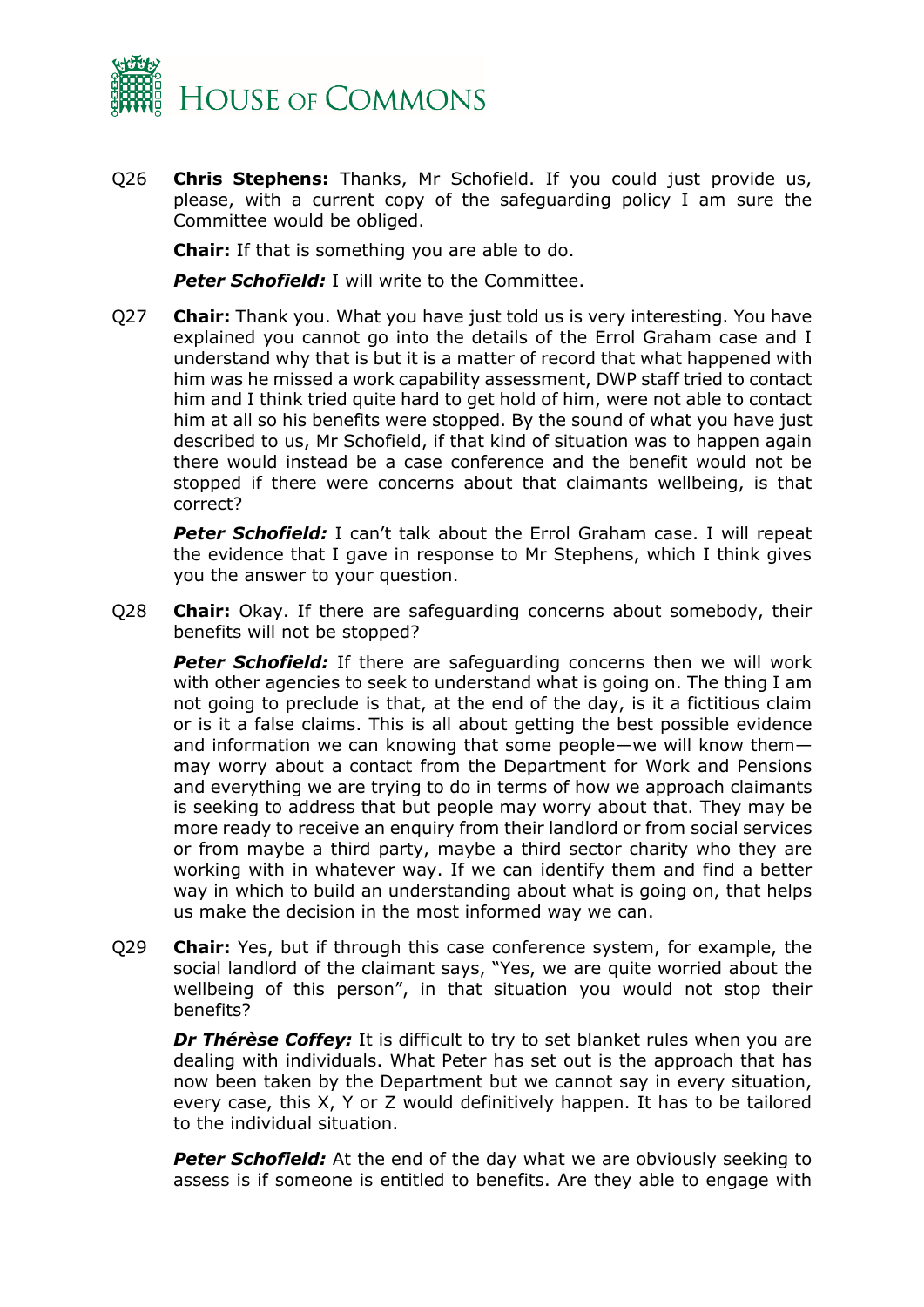

the way that we assess the process? We are seeking to pay benefits to everyone who is entitled to be paid and to make the process as straightforward as we can. For some people that means additional support as they go along. Sometimes we are not best placed to do that but we can work with other organisations to help them through that process.

Q30 **Chair:** Can I raise another point with you? The Information Commissioner's office, some years ago—2016, 2017, I think—found problems in how the DWP learns from what happens when a serious case goes wrong. At that time the Information Commissioner's office was told that the DWP would improve things but then a couple of years later the National Audit Office found the same problems still there. Do you know—and I appreciate this before the time of both of you—why it was that the improvements were not made after the Information Commissioner identified them and was told that they would be addressed?

**Dr Thérèse Coffey:** I don't know anything about that? Maybe Peter does.

**Peter Schofield:** No, I don't. I would only be speculating but it may beand I don't know whether this was around a serious case or anything like that, or more broader information, data management issues, I don't know. I would go back to the changes that we have made to internal process reviews by bringing them all together under one team by having a tracking system for recommendations, by having the escalation through to a serious case panel involving the permanent secretary and every member of the executive team. That was not in place in 2016. As I said earlier, one of the things we have been seeking to do is to be able to embed learning. We are a large organisation and it might be that we might at the time have felt we were absolutely implementing a recommendation but we just did not have the same systems that we have now to embed learning over every part of the organisation. That is the thing we are seeking to change.

That would just be my speculation in terms of that particular issue, but I want to assure the Committee that is what all these change are all about.

**Chair:** That is helpful. You can understand that it is a public concern that the issues were raised previously and nothing seems to have happened. What you are telling us now is that significant structural changes have been made to address them.

Q31 **Neil Coyle:** You talked through the fact that there is a higher prevalence of conditions and circumstances that might make some people more vulnerable, where do you think the biggest gaps are in how the Department safeguards people?

*Dr Thérèse Coffey:* I would like think if there were gaps they have been well and truly addressed now and the roll out of the safeguarding leaders across the country—we only have 10 at the moment but recruitment is under way for a further 15—will provide that focal point within an area that can make sure, or do its best to ensure, that there are not gaps.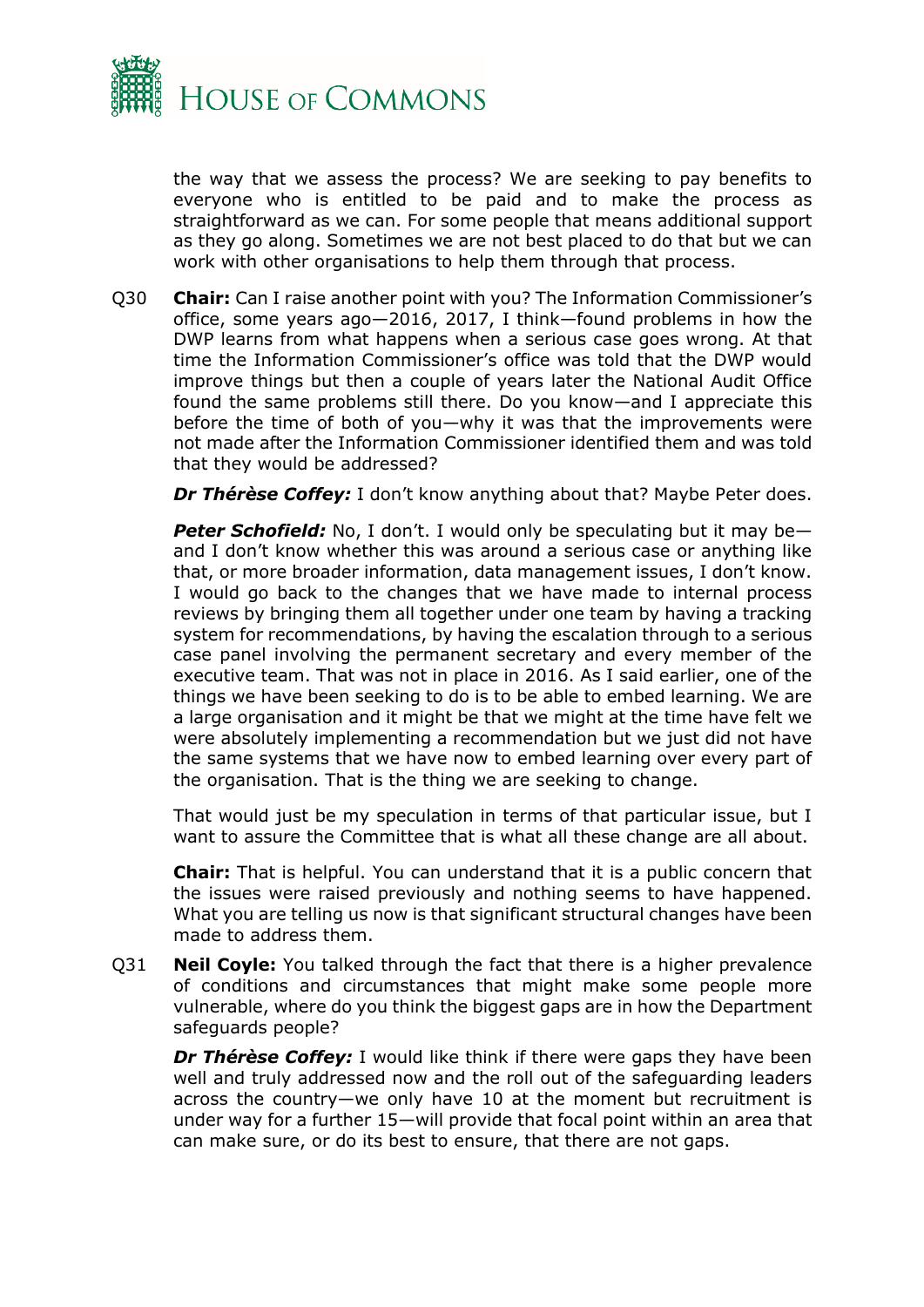

**Peter Schofield:** Just building on that. As I say, one of the interesting things I see as I go around the country is local relationships working well, and I have given some examples. In Newcastle, Leeds, a fantastic one in Margate, I was there that not long ago, Wiggin Hub, Leeds Social Justice Service. These are all examples of where we a part of a local network of organisations that have come together to share knowledge about systems, processes, provision but also those situations, those individuals or those families that are most at risk. What I would love to see is that sort of partnership in every community and every part of the country. That is probably the biggest area of gap at moment. I am not sure that they are everywhere but we are doing everything we can and that is part of the role of the safeguarding leaders to be part of that.

We are playing our part but we want to part of local networks that bring provision together.

Q32 **Neil Coyle:** It sounds a little bit like you think things are sorted, which I think will surprise many of the organisations and individuals covered. If you think the safeguarding leaders are part of the answer to preventing any further suicide or premature death, is the Department in a position that it would support adult safeguarding reviews if a suicide or a premature death occurs after you have rolled out in full the safeguarding leadership approach?

**Peter Schofield:** Some of the examples of internal process reviews have come to us because of adult safeguarding reviews. We are engaging with those, that is one of the ways that we get alerted to—

Q33 **Neil Coyle:** Sorry, I am asking if the Department would support an automatic presumption of an adult safeguarding review in the case of a suicide or premature death of someone known to the Department?

*Dr Thérèse Coffey:* Adult safeguarding reviews are largely undertaken by adult social services.

Q34 **Neil Coyle:** It is a multiagency approach but the Department can lead on asking for one and should be an active participant in seeking them. Are you saying you support them going forward?

*Dr Thérèse Coffey: I think there is an element that already happens there* but I expect the safeguarding leader would probably be more dedicated to a particular area of the country.

Q35 **Neil Coyle:** Coming back to the Permanent Secretary's description of the approach that advisers should take, which has led you to conclude that you think things are as safe as possible, my information suggests that there is quite a bit of difference between people in similar circumstances on different benefits or at different stages of applying for a benefit. The description you gave, Permanent Secretary, is the working ability assessment approach. How does that different for Universal Credit?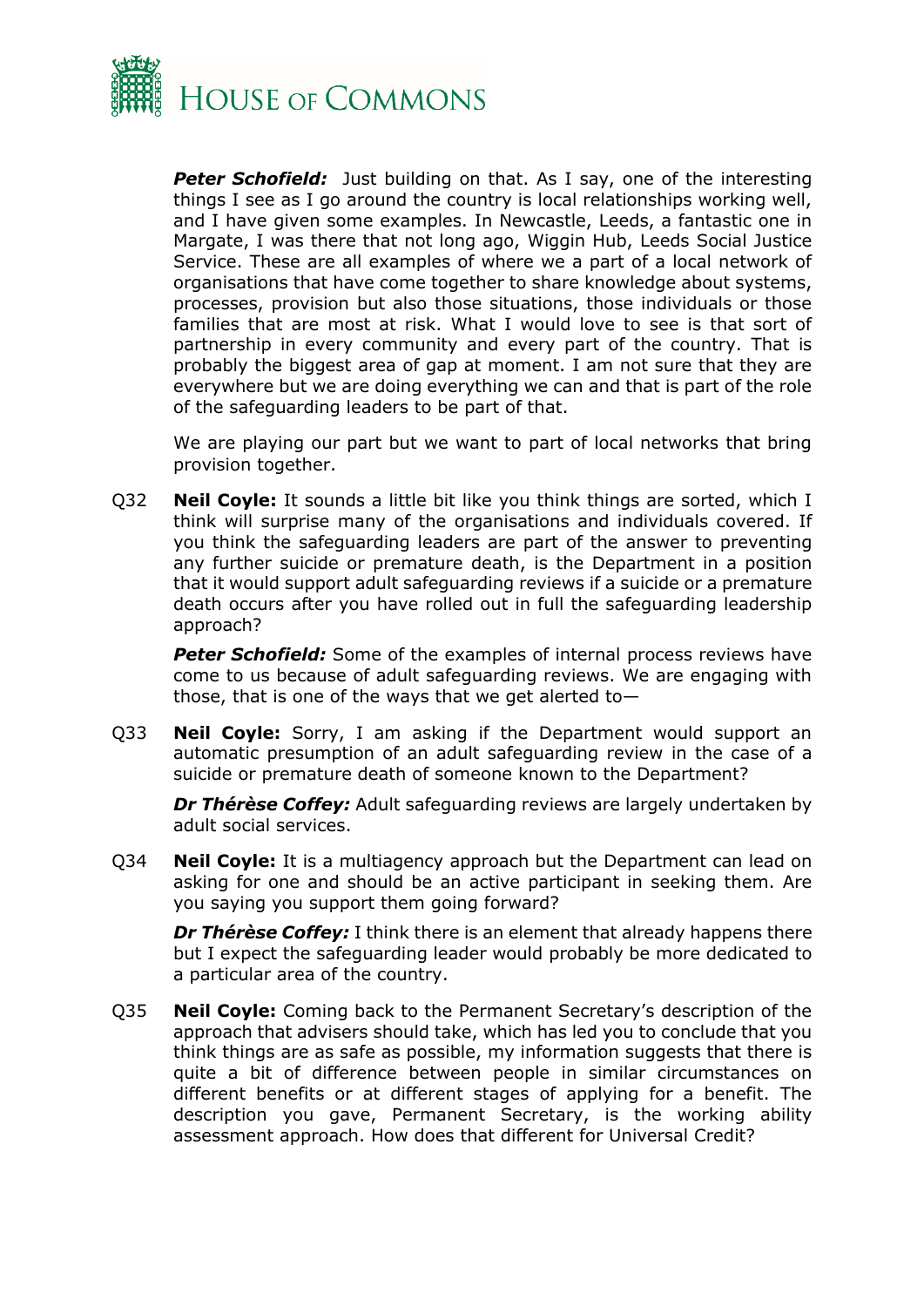

*Peter Schofield:* The seriousness, in a way, is different between ESA and Universal Credit. So with ESA if you are found fit for work then you will go through the process I have described but then your eligibility to ESA would finish, at which point you would no longer be getting any money. You would have to then make a new claim presumably for Jobseekers Allowance in that situation.

The problem with ESA—the risk you have is that someone's money will stop. With Universal Credit the point of the work capability assessment is really to assess the conditionality, to assess whether you should be looking for work or not. If you go through a work capability assessment and you are found fit for work and then you go back to the Jobcentre, the Jobcentre will then start a conversation with you about what you can do in terms of whether it is a work related activity or what issue. You go back into a relationship with a work coach who can then be understanding need and assessing need. It is a different situation but it still gets you back to the same point. What we were seeking to avoid in our discussion in March was with ESA the risk was that because someone is found fit for work their money stops. That does not happen in Universal Credit in the same way.

Q36 **Neil Coyle:** What you are saying is MIND is accurate that there is a different approach for different benefits and if you miss your first appointment for Universal Credit application your case is closed. It sounds like you are accepting that is the case. The point is, as the Secretary of State has said, the circumstances you are under, if you are declined, if you fail to get support, it could contribute to a worsening mental health position, for example. Do you not think there is a case for strengthening that support across the range of benefits and at the different stages of accessing different benefits and support?

**Peter Schofield:** Yes, I want to improve every benefit and the way we do everything and we have to go on learning from things that have gone wrong. I am glad to say things go wrong very unusually but when they do wrong, as the Secretary of State said earlier, the consequences can be very significant. I do not want that to happen. I really do not want that to happen. This is all part of listening, learning and improving.

You are right, there are different processes for different benefits, partly because the benefits are designed in different ways, though Universal Credit gets around that to a large extent on the working age side of what we do. One of the things we are looking at is how those arrangements vary across different benefits and whether there are changes we need to make elsewhere. Absolutely doing just that.

*Dr Thérèse Coffey:* The safeguarding leaders are not dedicated to specific benefits so they work right across. There should be generally a consistent approach, regardless of which benefit you have. It is fair to say there may be some benefits that flag more straightforwardly some of the issues that arise. There is an online gov.uk help tool, which we input into, which I appreciate may not be widely known but people can put in some of the issues they are facing and then it generates tailored support.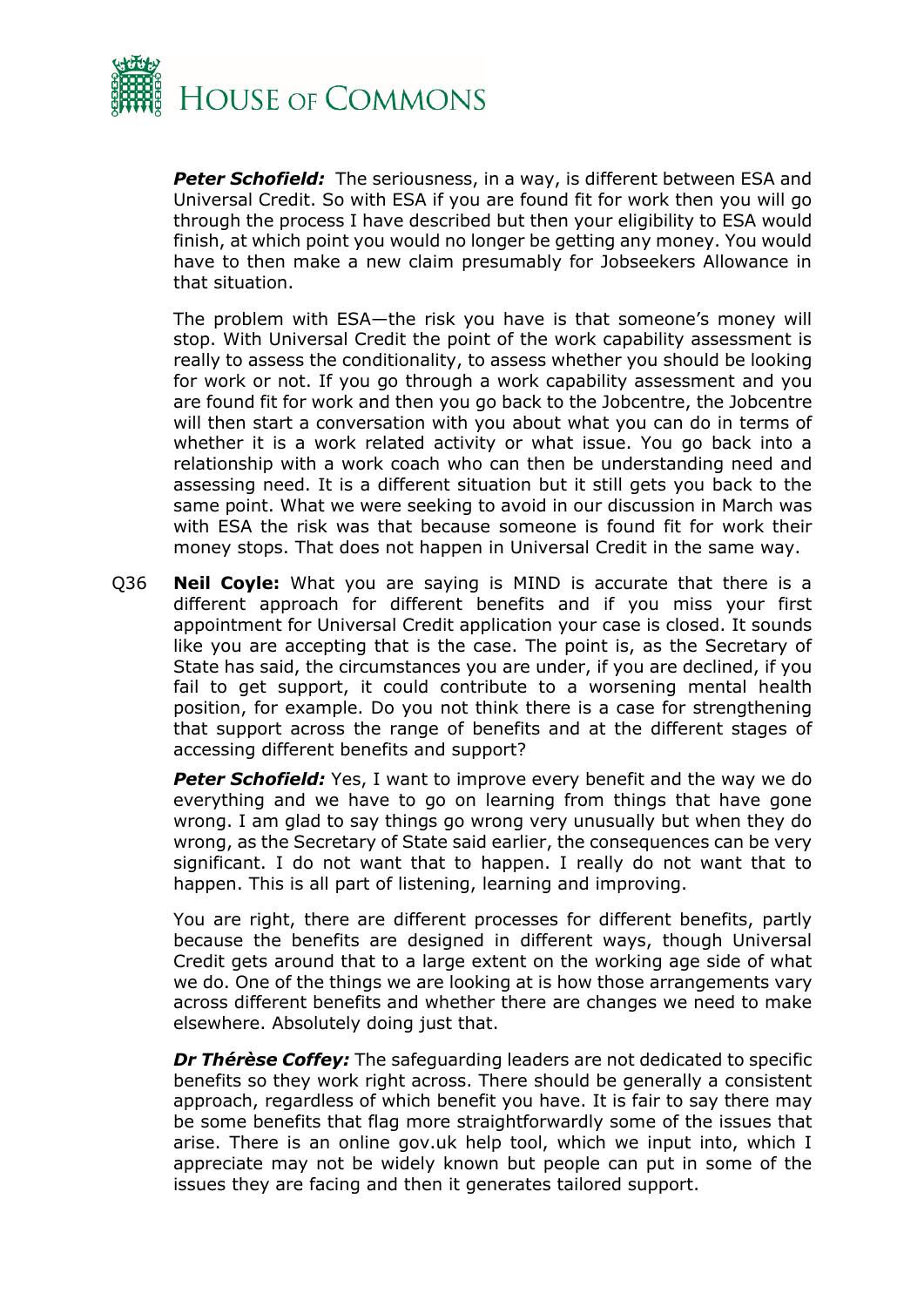

Q37 **Chair:** Where is that tool?

*Dr Thérèse Coffey:* It is on gov.uk, it is called Find Help.

Q38 **Chair:** Find Help?

*Dr Thérèse Coffey:* Yes, so it could be a variety of things, you are struggling to pay your bills, you have recently become unemployed, and you might be having challenges with mental wellbeing, so it is intended as a signpost for people looking for help on a variety of issues who might not know where to turn.

Q39 **Neil Coyle:** I hope you share that Find Help tool with this Committee. You acknowledge some things have gone badly wrong in the past and you say you do not want them to go wrong in the future but I am not quite hearing how this is bedded down fully. Permanent Secretary, you mentioned about a guide for staff and the training, perhaps you could share the guidance on suicide prevention or self-harm prevention with the Committee. Could you just tell us when that was last updated and how many Jobcentre Plus staff have been trained on that particular bit of guidance?

**Peter Schofield:** The quidance I was talking about was about stopping payments and has recently been made. The meeting of the serious case panel was 19 March. I do not have a date for you but the guidance was made since then. It is in place now. On training, I go back to my answer to a previous question to Mr Stephens about the nature of training and how we roll that out. I will write to you on your—

Q40 **Neil Coyle:** Can you provide the Committee with the numbers of people trained in it? You also referenced the prevention of self-harm guide. I am asking when that was updated and how many Jobcentre Plus staff are trained on that. I appreciate you may not have that figure to hand this morning but you can provide it to the Committee, I hope.

**Peter Schofield:** I will check the transcript and write to the Committee.

Q41 **Steve McCabe:** Good morning. I want to ask a couple of quite short questions about these meetings that the DWP officials have been having with families of people involved in some of the most serious investigations. How many meetings have there been?

*Dr Thérèse Coffey:* I am trying to remember the number. It is a handful, isn't it?

*Peter Schofield:* It is a handful.

*Dr Thérèse Coffey:* Where DGs or senior people have gone.

Q42 **Steve McCabe:** So it is fewer than 10, so is that with fewer than 10 different families or is the same family more than once?

**Peter Schofield:** No, different families. It is a lot of the high profile cases but I do not want to go into them.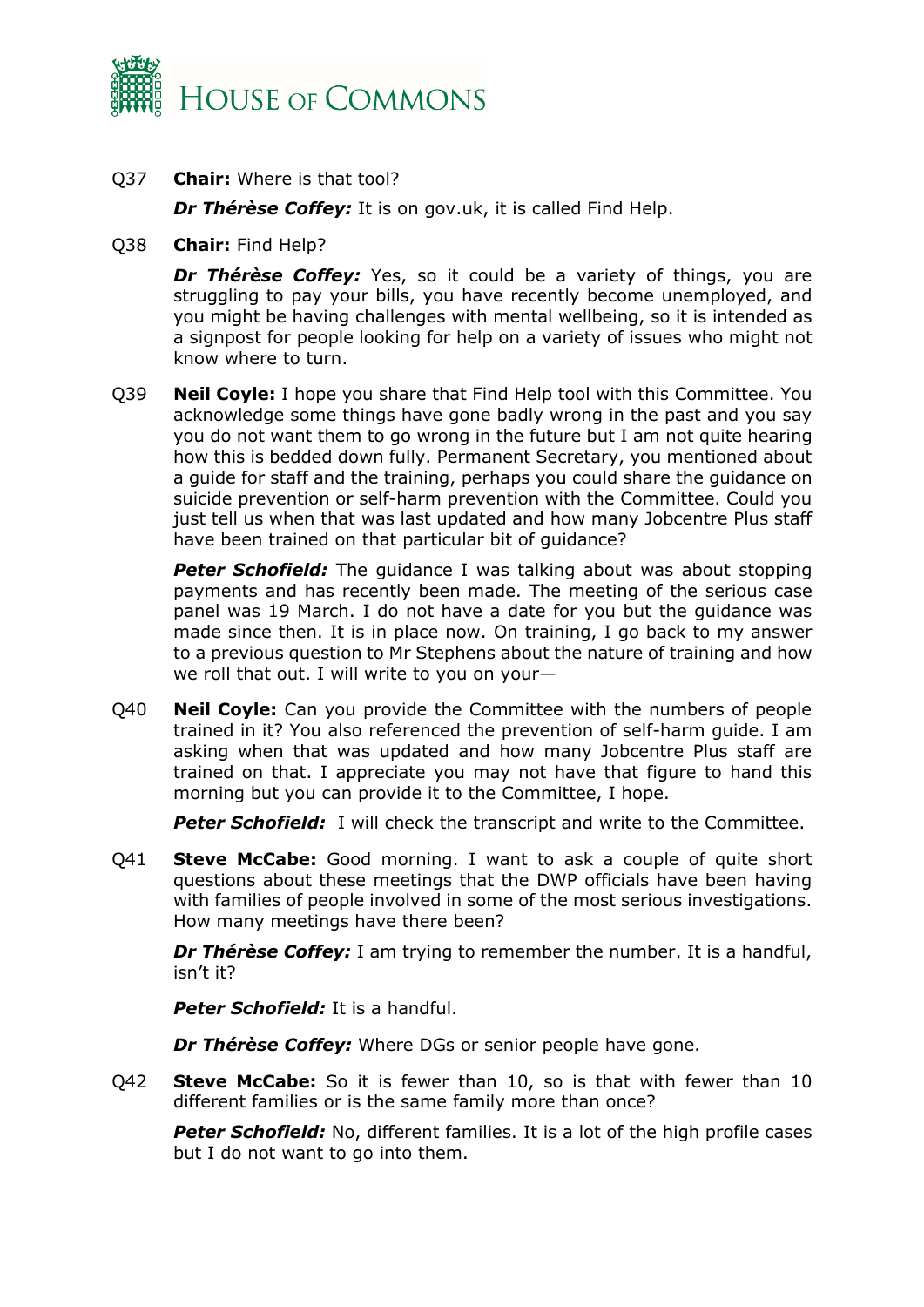

Q43 **Steve McCabe:** Sure, sure, but fewer than 10.

*Dr Thérèse Coffey:* That is my knowledge.

Q44 **Steve McCabe:** Of course. Can the family request this meeting or is it at the discretion of the DWP officials?

*Dr Thérèse Coffey:* There is a complaints process, where complaints are investigated and similar. I do not know generally if that automatically triggers a meeting, probably not, but there may be elements that come from complaints, which, if they meet the criteria for which IPR is mandatory—and admittedly that is an internal meeting—we have a great director of customer service. Again, I think there is discretion. I do not want to give you the impression that every single person who makes a complaint is going to get a meeting with a DWP official.

Q45 **Steve McCabe:** No, of course not. I am asking because I dealt with a case myself of a woman in a wheelchair who went down to 5 stone, who submitted 497 pages of medical evidence and nevertheless had her benefit stopped, reinstated and stopped again. Obviously a meeting in that situation might have been helpful. I was just wondering who triggers the meeting, if it was down to the Department.

**Peter Schofield:** I am very happy for you to write to me, Mr McCabe, on this.

Q46 **Steve McCabe:** Okay, that would be extremely helpful, thank you.

**Peter Schofield:** You asked about the process. I just wanted, to be honest, my senior folk to meet some of the families where things had gone wrong. This is not part of a process, this is not part of a kind of automatic trigger, this is not X follows from Y and therefore a meeting happens and is triggered. It is not that. I just wanted my senior folk, including me, to meet some of the families because it is all part of changing the culture about how we lead out.

The complaints process works in the way that the Secretary of State has described, these meetings were simply around me making sure my senior folk were having that sort of engagement. I thought that was important for us in terms of the sort of organisation I wanted us to be.

Q47 **Steve McCabe:** I agree with you on that, but if the meetings are now part of the fabric of the Department it is important to know how they come about and who arranges them.

Since, as you say, you wanted to have this feel for what people were experiencing, could you very briefly give us an insight into what you have learned from that relatively small number of contacts?

*Peter Schofield:* I do not want to get into—

*Dr Thérèse Coffey:* There are aspects of litigation right now, which makes it difficult for us to go into that. I think it has reinforced the acceleration of—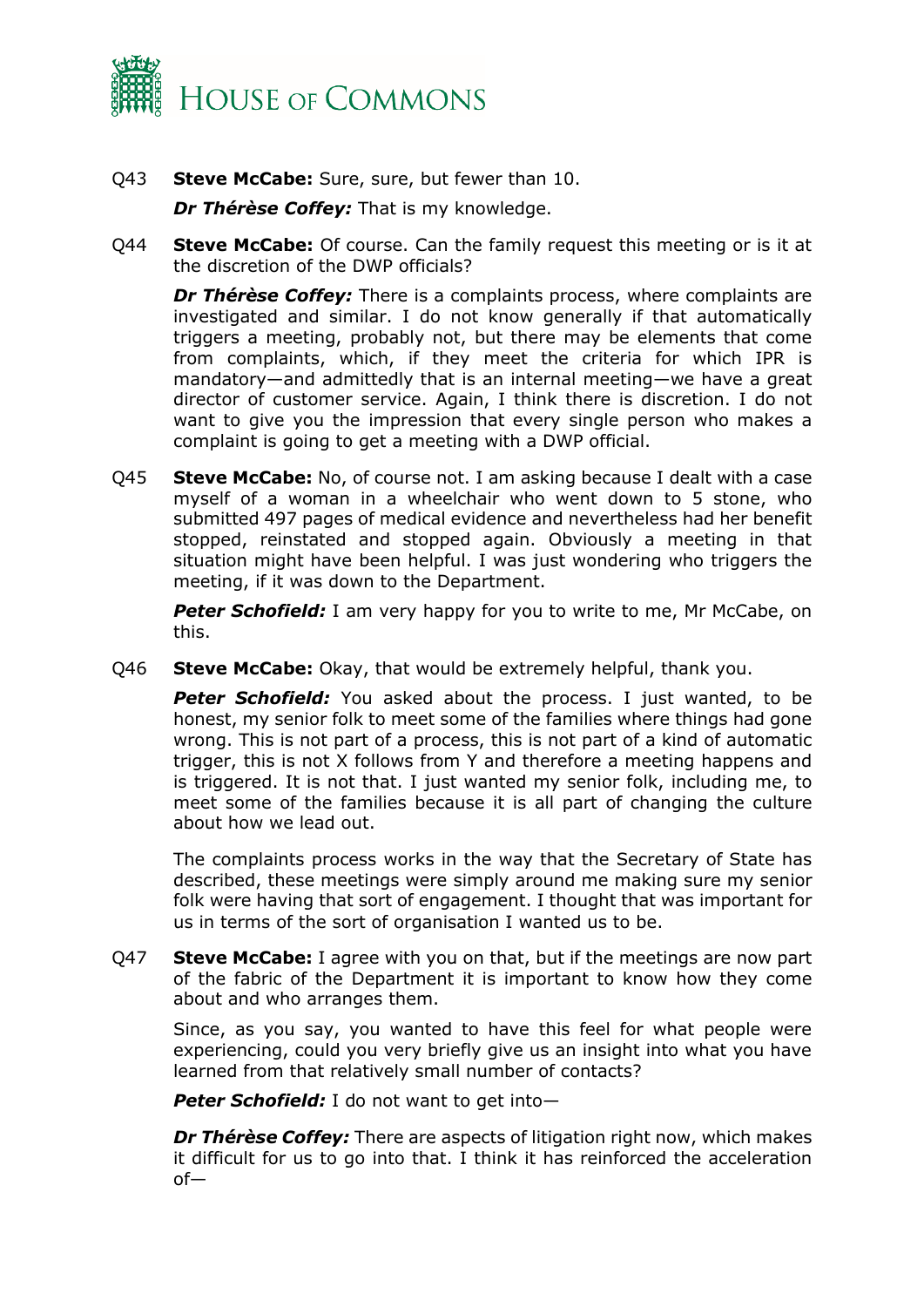

Q48 **Steve McCabe:** I am not asking you to give me specific detail. It would appear that you are trying to get a feel for what the difficulties were. You must have learnt something by now other than just about litigation surely?

**Peter Schofield:** There is a set of issues that I think will come on to the agenda of the serious case panel in future meetings and you will see the minutes of those meetings and an update in the annual report next year on the work of the serious case panel and the issues that have come out.

Some of the things that flow from a whole range of different contexts, but particularly from IPRs, will lead into the right systemic themes for that panel to look at.

One of the things that I reflect on as Permanent Secretary, is the challenge of a very large organisation, the risk that people get moved from one contact to another and we do not join up enough. I am glad to say there are a lot of things that we have done to improve that. Universal Credit itself is a massive step forward on that because of the nature of the one service engagement that we have with a work coach. The Committee knows well how this works with a dedicated work coach, a dedicated case manager and a service centre and one benefit that brings a series of benefits together. That, in itself, is a good way of avoiding the risk that someone has different contacts with different members of the organisation and is told different things for different reasons.

It is a part of a culture that we are trying to change. Universal Credit is part of that and part of making that happen. That is a broad theme to try to answer Mr McCabe's question in a reasonably open way.

Q49 **Steve McCabe:** Thank you for that. I would now like to turn briefly to the question of the safeguarding review, which I think we mentioned earlier in relation to Debbie Abrahams' question about the correspondence with the coroner. I was not clear from your answer. Has the safeguarding review now been completed?

*Dr Thérèse Coffey: I cannot answer any questions regarding this.* 

Q50 **Steve McCabe:** I am sorry?

**Dr Thérèse Coffey:** I have just told you, I cannot answer questions regarding this as there is ongoing litigation.

Q51 **Steve McCabe:** What, you cannot tell me if there is a safeguarding review?

*Dr Thérèse Coffey: I cannot answer any questions on this as it is involved* in litigation.

Q52 **Steve McCabe:** You have already said that there is a safeguarding review so presumably you can answer that because you have already said it.

*Dr Thérèse Coffey:* I am not sure what you heard me say earlier, but I cannot answer any questions regarding this due to litigation. I appreciate it is not the answer you want to hear, Stephen.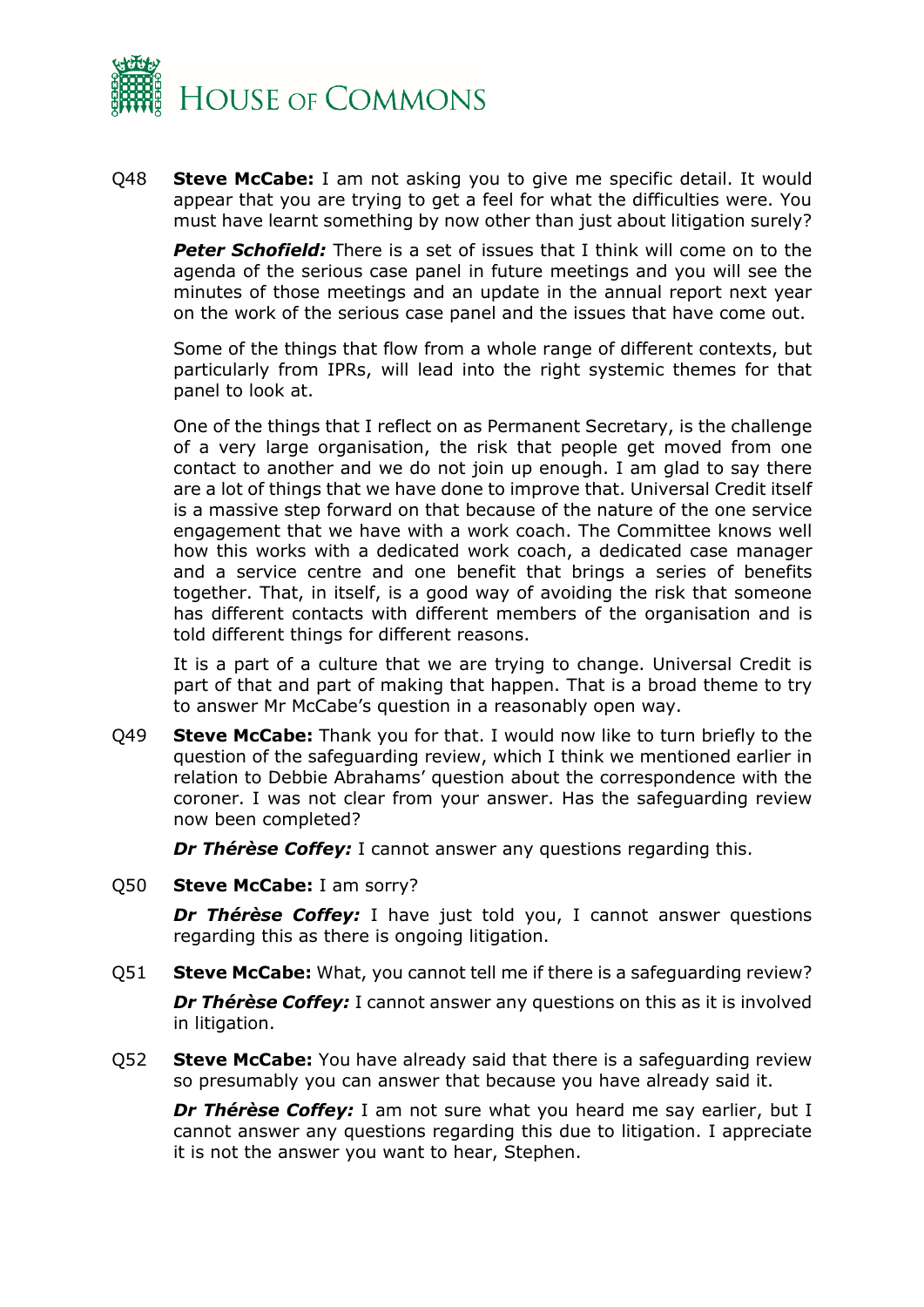

Q53 **Steve McCabe:** I do not want to interfere with your desire to protect yourself in any legal way but I am just very confused. Are you saying that the litigation is such that you cannot confirm what you have previously said that you are conducting a review? Is that what you are saying? You have been advised by lawyers that you cannot confirm something that you have previously said?

*Dr Thérèse Coffey:* I do not want to go down this route, recognising there are ongoing judicial reviews and litigations involving this whole area. I appreciate it is frustrating but it is not appropriate—that is what I have been advised—for us to comment, even though we have parliamentary privilege. As you know, I like to discuss matters with the Committee.

**Steve McCabe:** Well, Chair, in view of that, I think we will just have to assume that the Department has decided to draw a veil over its current position. I do not think there is much point in pursuing this. I find it quite extraordinary that we cannot find out whether or not there is actually a review taking place, but we have to accept that the Secretary of State is using her legal advice.

Q54 **Shaun Bailey:** Good morning, Secretary of State and Mr Schofield. I want to look at the IPR process a little bit more. In particular, could you elaborate on what you said earlier about the lessons-learnt element of things? In regards to the IPR process, have you conducted any sort of review as to how that is operating at the moment, identifying where it has gone wrong and being able to utilise the results of the IPR process to try to improve the outcomes from the Department?

*Dr Thérèse Coffey:* One of the things that I thought it was important to say—earlier on I got the number slightly wrong, it was not 76, it is 79 that were initiated last year—they are internal process investigations in effect and I think they are different processes for aspects of complaints. I know that there have been some lessons learnt, but I am not quite sure what I can say at this moment in time and I do not want to give the impression either that I see every IPR because that is not my role. We certainly get themes and outcomes of discussions that have come out of the serious case panel. Peter, I do not know if you can add anything more?

**Peter Schofield:** Yes. We have been doing IPRs for five or six years, as the Secretary of State has said, and as we have gone along a number of things have changed, probably as a result of IPRs, but we do not have a record linking changes that we have made to specific IPRs up until now.

The system we have put in place over the last 12 months will do that, so we have that tracking system and are able to do that. As I say, the escalation then is up the serious case panel to embed systemic issues. There is a difference between things that need to change in specific areas of the organisation that can just happen potentially and things that are more systemic where we need to escalate it up: maybe it needs more investment—safeguarding leads require more funding, for example—and these sorts of things will go to the serious case panel.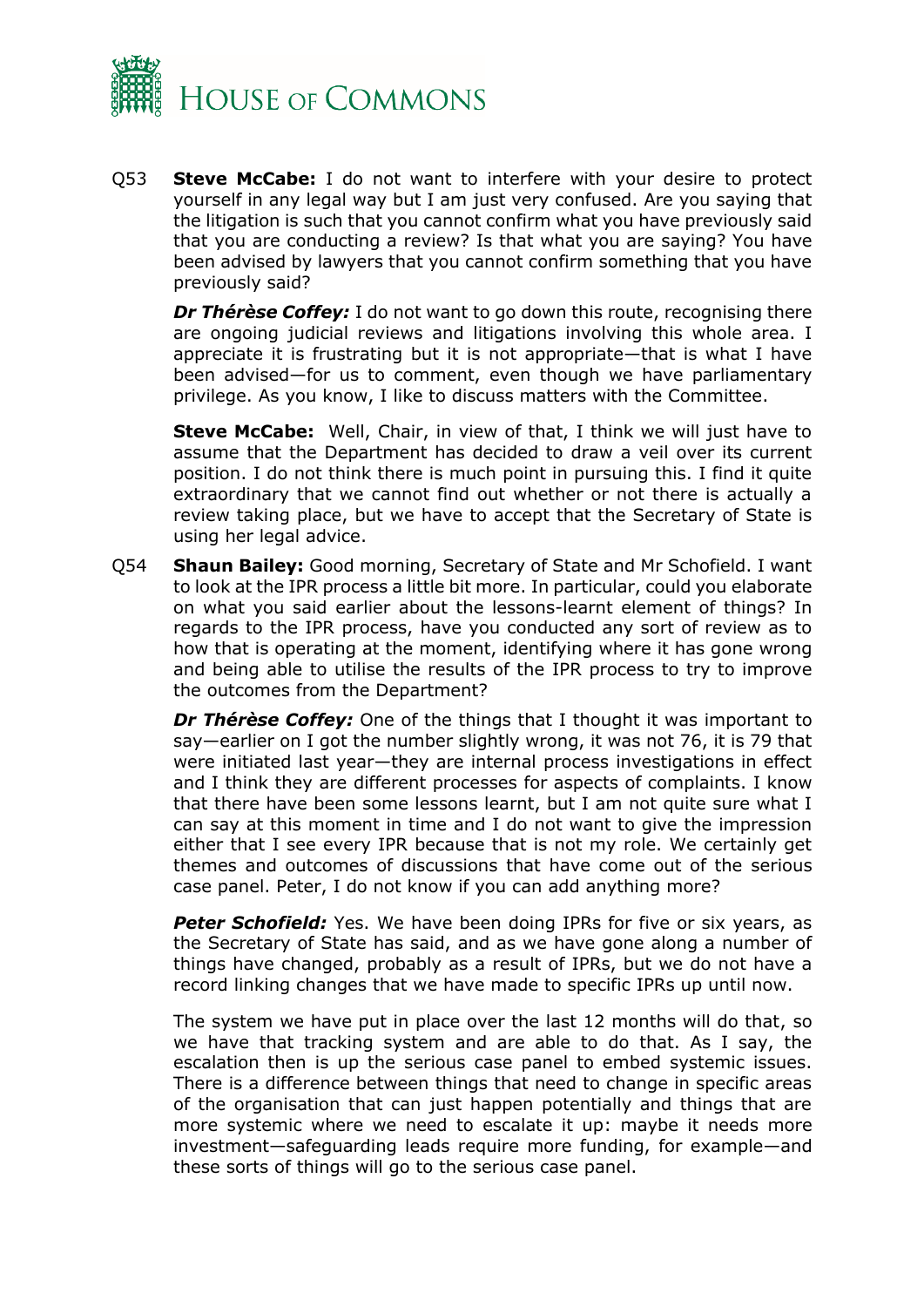

Over a period of time, we will be reporting on the work of the serious case panel, so that will bring out the systemic issues that we discuss, and we will be tracking implementation of recommendations from individual IPRs going forward as well.

*Dr Thérèse Coffey:* The IPR group has increased in number. There are now 12 investigators who are part of the IPR group. I believe there are 27 on the team in total and what has happened recently is that there is a more senior IPR group who will go through that at a more senior level, whereas I think in the past IPRs were locally initiated and it was of a lower scale. We have stepped that up.

Another important thing, it is not IPRs; we have changed our complaints process. I was very keen that we try to have something that was simpler and more straightforward, actually somewhat independent within the Department. I hope that reform that we have now done with the one national team in the customer experience directorate will make a good difference, moving from a two-tiered approach to just a single tier approach, and we can genuinely learn more quickly from that.

*Peter Schofield:* That is one of the changes we made that we discussed at the serious case panel on 2 July, the most recent one. Exactly as the Secretary of State has said, we used to have a two-tier process of complaints. So you made a complaint, it was dealt with by the business area where you made the complaint and then only if you were not happy with that it got escalated to a central team. It felt a bit processy and what we really want to do is have a team of dedicated experts managing complaints who just try to resolve the issue there and then. That has been brought together into a single place. It comes under the customer experience director as well. Although IPRs, which is the internal investigation in complaints, is resolving things with the claimant, they are two separate processes that come under the same director within DWP, so we are able to learn best practice as we go along.

The other thing is we have learnt from working with the independent case examiner. The independent case examiner is the next level up. If you are not happy with how your complaint is being assessed by the Department you can go to the independent case examiner. They have a great track record of investigation of concerns and how to do that in a professional way. We have learnt from some of that in how we built the IPR team that the Secretary of State has described. We are learning as well from other parts of the wider DWP family about doing complaints and investigations better than we have done before.

Q55 **Shaun Bailey:** That is really helpful. I just want to come back on a point you raised about identifying systemic issues and I am conscious that the National Audit Office in their report did state that one of the issues perhaps with IPRs was they were not necessarily able to capture or focus on larger trends or larger trends could be missed. It sounds if there has been some work in the Department but in terms of capturing the larger trends of issues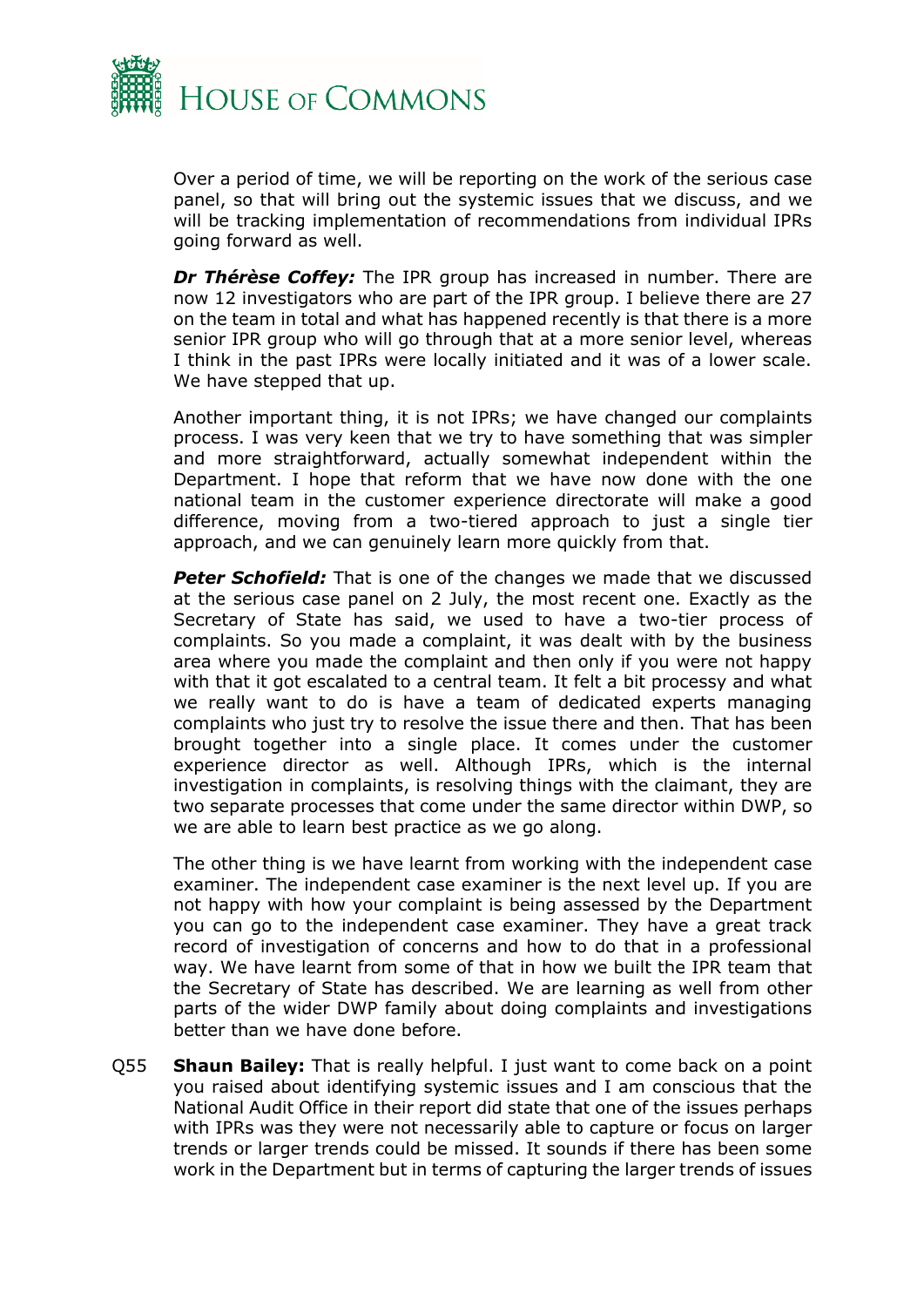

that are clearly arising, what work is the Department doing to refine that process so they are being drilled down on and the Department can act on those as they come to light?

**Peter Schofield:** A lot of it is around the quality of the IPRs themselves. I talked about bringing in a trained team to do it, learning from the independent case examiner. A lot of it is around the approach to the investigation, the way it is written up so it is very clear what the conclusions are and what the actions need to be. Then it is about the follow up that I described earlier—tracking the implementation of the recommendations.

By bringing it together, to be honest, under my customer experience director, I have much more confidence that these are genuinely going to lead to real listening and learning, changes and improvements in the service that we provide. As I say, anything systemic that comes out of a whole series of IPRs we then take to the serious case panel. The Secretary of State has described that process for how the serious case panel would work and take forward its recommendations.

*Dr Thérèse Coffey:* I would say this whole relationship with our claimants, with our customers, has been really important to me since coming into the Department on how we really do step that up. This is not just life as a politician, it is like when I was in business and the interaction with customers is really important and getting feedback from that is one of the next phases I am trying to do, how we get everyday feedback more quickly back into our learnings and assessment. That is the next project, in a way but it was important to prioritise and escalate this particular phase.

Q56 **Chair:** Thank you. If I could follow up on the National Audit Office report that Shaun has referred to, it said that you were going to carry out a review on strengthening internal process reviews and the Department's response to serious cases. I think from what you have said you have described some of the actions you have taken as a result of that review. Is it possible to publish the findings of that review?

**Peter Schofield:** It was not really a review in the sense of a review with a report at the end of it. It was the work that I have described that led to the creation of the serious case panel and the work that we have done to implement the changes to the way we do IPRs.

*Dr Thérèse Coffey:* That said, the NAO report is not particularly the reason why we have made these improvements.

**Peter Schofield:** No, I am trying to remember the precise wording but the NAO reflected on—this is in the section on how the Department is trying to improve its processes. The NAO was writing down what we were telling them about the work that we were doing, which we have been describing to the Committee this morning. There is not a report.

Q57 **Chair:** The NAO understood that a review was being carried out, but that is not quite what was happening by the sound of it.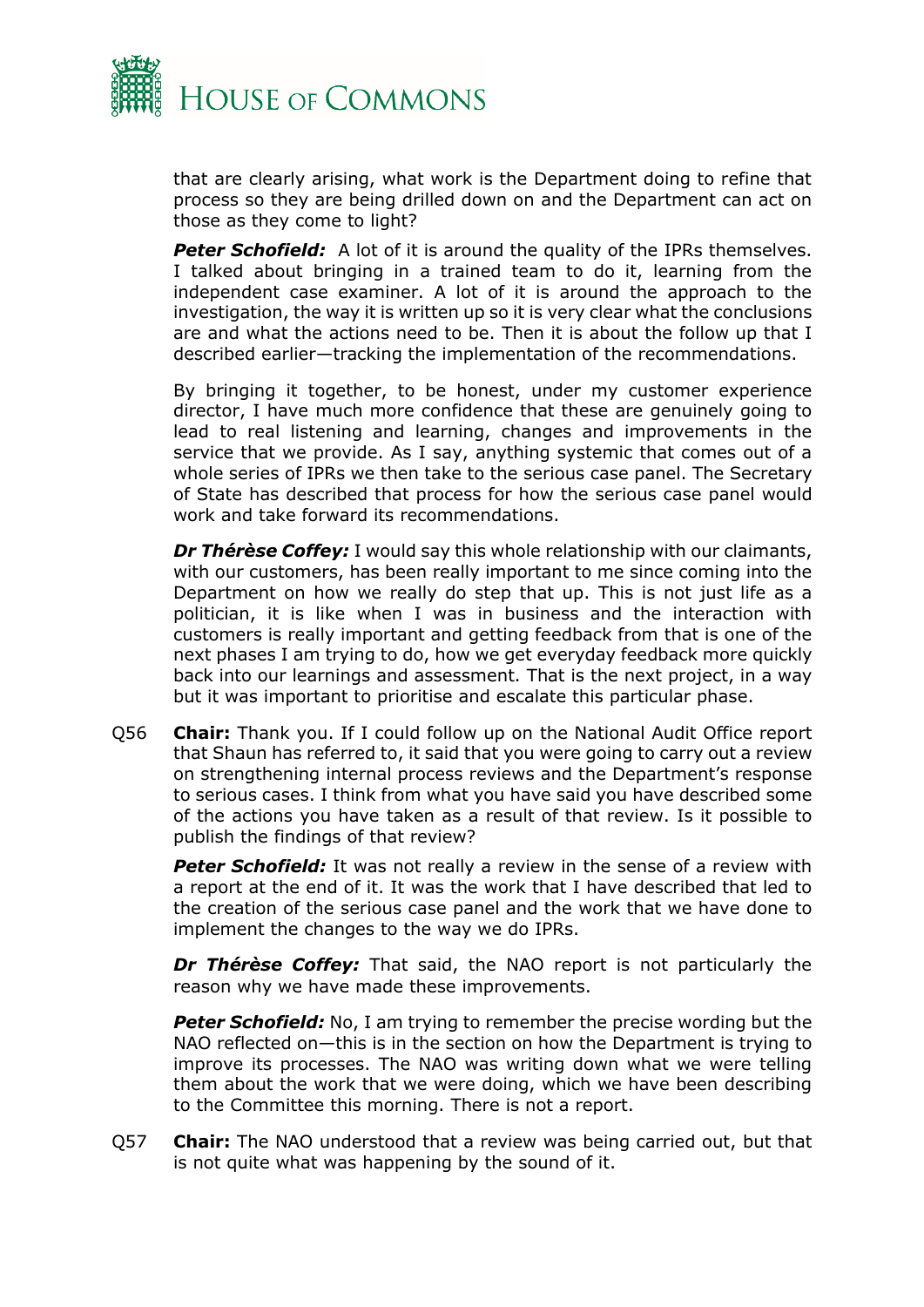

**Peter Schofield:** I do not know whether that is what they thought, but to me the key thing was just making the changes. It is not for me about writing a report and, great, there is a report, for me it is around changing. As we realised what we needed to change, we are putting that into practice.

Q58 **Chair:** One other question on this before we move on to one or two other areas of things the Department is dealing with at the moment. You have explained to us that you have strengthened the safeguarding arrangements. I think you said you have put a safeguarding lead in each region, is it, of the Department?

#### *Peter Schofield:* Yes.

Q59 **Chair:** Is that building on something that was there before or is that a completely new structure that you have established to address this?

**Peter Schofield:** No, these are new roles and they were funded out of the Service Excellence project that was funded by the Chancellor in the spending round back in September. It is new funding for the year that we are in.

Q60 **Chair:** Have all those people now been appointed?

**Peter Schofield:** We have the first 10 in. That covers the regions. But, as the Secretary of State says, we want to appoint another 15 so we are out there with a process of recruitment at the moment.

*Dr Thérèse Coffey:* Some of those regions are quite big.

Q61 **Chair:** So, you are appointing a lead for the subregion, wherever appropriate, to make sure—

**Dr Thérèse Coffey:** Yes, so we should reach 25 fairly soon and I am keen to, if we can, go even further.

Q62 **Chair:** To break the areas down to smaller areas?

#### *Dr Thérèse Coffey:* Yes.

**Chair:** Okay, that is very interesting.

**Peter Schofield:** But we do have service innovation leads who work at a district level and they feed in as well. That is a role that has been there for quite a while.

*Dr Thérèse Coffey:* We describe them as districts, but it is quite challenging, the way DWP organises its regions. It is not how we would think of regions.

**Peter Schofield:** Yes, it is not local authority district level.

Q63 **Chair:** So the service innovations leads have had had safeguarding added to their remit as part of this change, is that right?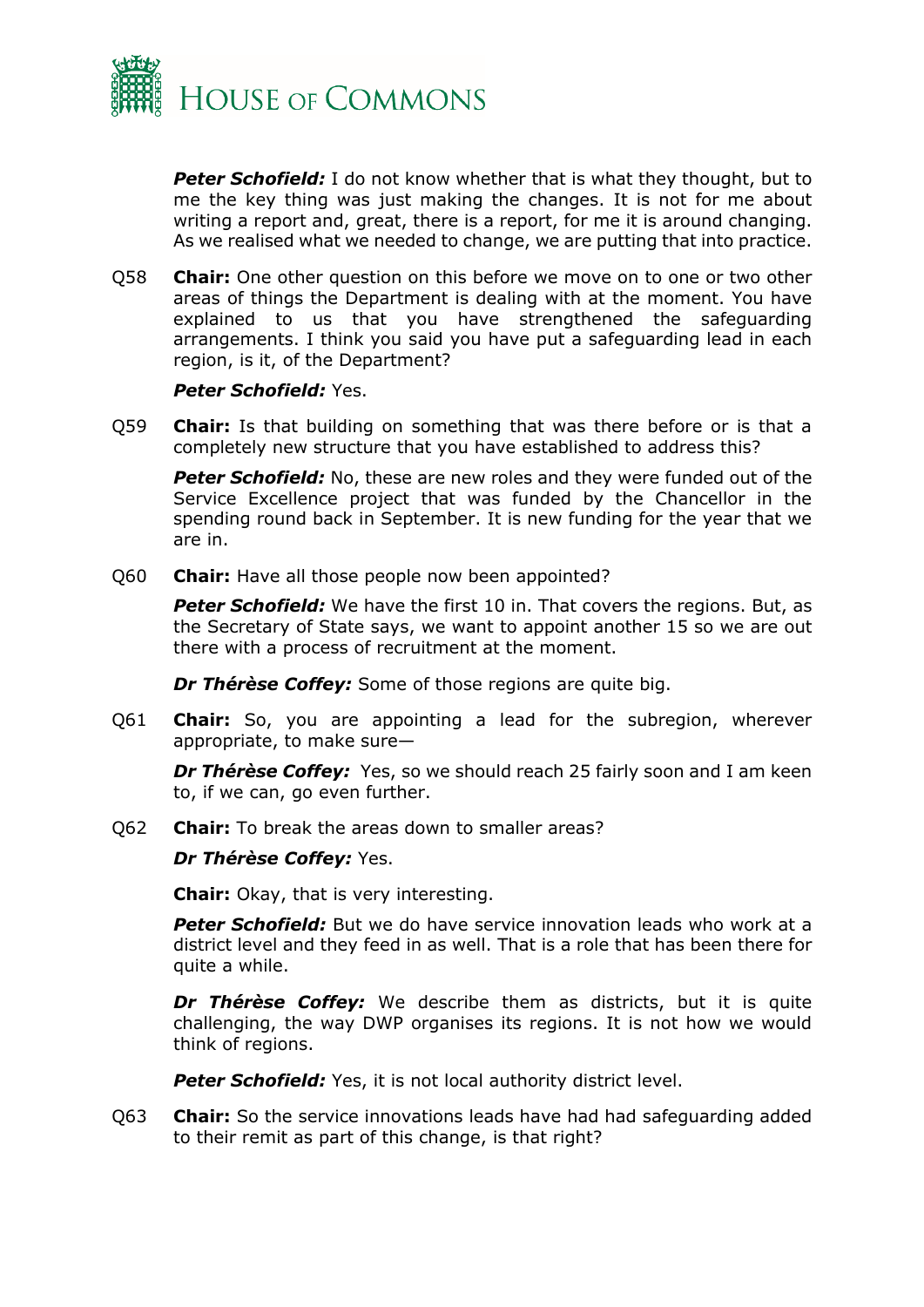

**Peter Schofield:** They look at all process improvements on a product level. This is one aspect of this: how do we get the process working well? They fit in the escalation route up to the safeguarding leads to give us more local presence. That is the point.

*Dr Thérèse Coffey:* I think it is fair to say we have acted on this but we have now got the dedicated roles.

**Chair:** Thank you. We have a couple more members who would like to ask you questions about other aspects of the Department's work. The first of them is Neil Coyle.

Q64 **Neil Coyle:** My question is around people who are made vulnerable as a result of lack of access to support through no recourse to public funds restrictions. Citizens Advice estimates 1.4 million adults and 100,000 children are affected by this system. Why does the Department accept that two children born in a British hospital and sitting next to each other in a British school have different access to benefits and support?

*Dr Thérèse Coffey:* The Home Office sets the categories as part of their immigration status, and that is the policy that we follow. We can only pay benefits to people who are entitled to them. I do know that people can apply to the Home Office to consider change of circumstances and see if the no recourse to public funds can be changed. We cannot do that; that is solely a role of the Home Office.

Q65 **Neil Coyle:** Your position is that the Department is hamstrung by the Home Office. The Committee recommended that in order to work alongside the Government's previous coherent communication strategy on Covid of preventing spread of disease, and protecting the NHS from the spread of disease and being overburdened—it would have been sensible to suspend NRPF conditions to allow families to better protect themselves and their children, and prevent disease. Why was that recommendation not accepted by the Government?

*Dr Thérèse Coffey:* Again, it is the Home Office that decides policy on this. There were a number of different measures that would have helped people who do not have access to recourse to public funds. For example, the furlough scheme applied regardless, and the self-employment income support scheme applied, and there were some other ways, protections for renters from evictions, and similar. We can only pay out benefits in line with the law and that we are allowed to do so, and that is one of the elements there.

Q66 **Neil Coyle:** Those vulnerabilities, the result of the conditions, have contributed to the higher prevalence of disease and death among the black and minority-ethnic community. Can you update us on cross-Government work on people subject to no recourse to public funds that you have mentioned was under way earlier in the Commons, and which other Ministers, including the Home Office, have spoken to?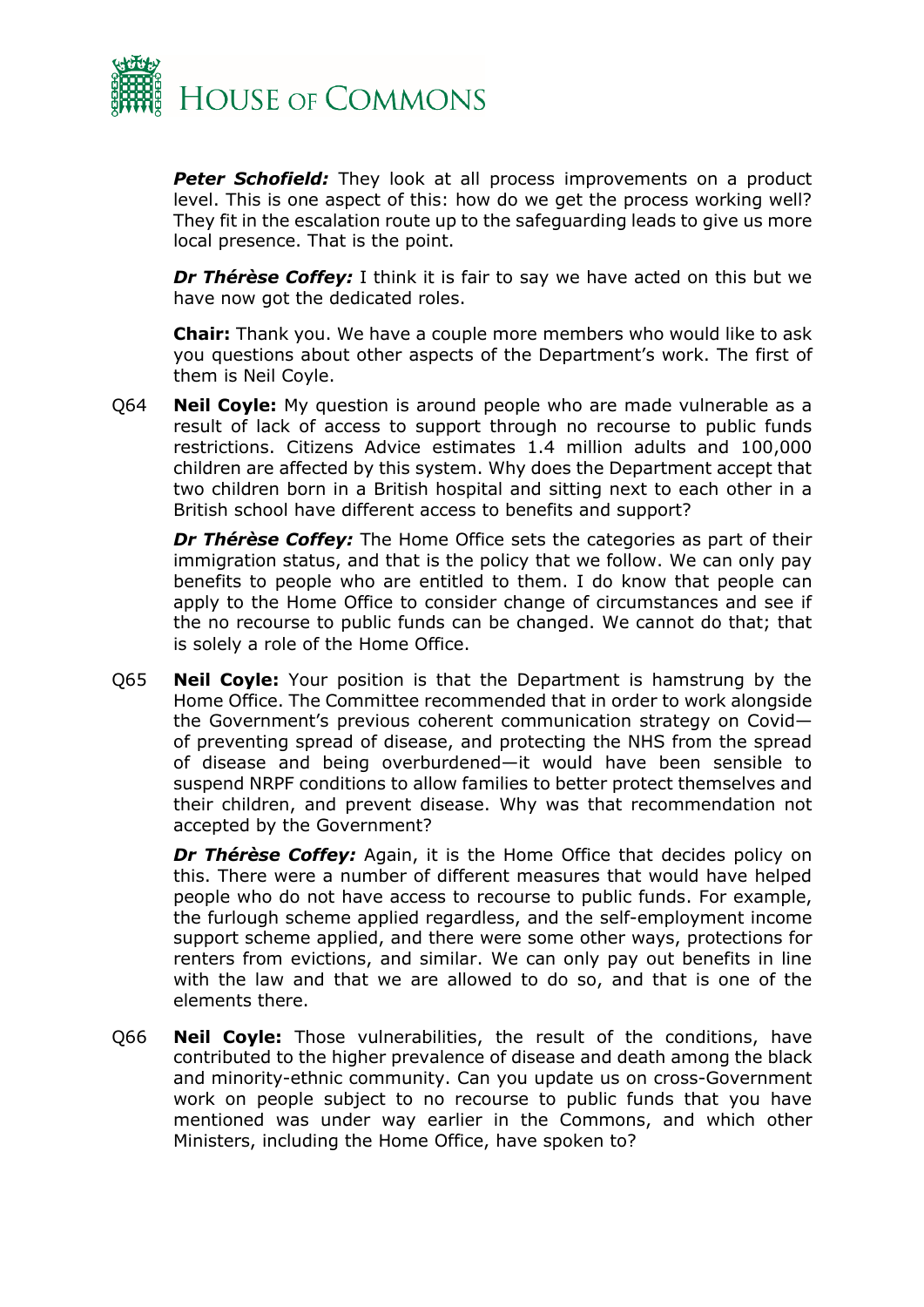

*Dr Thérèse Coffey:* You have made quite an assertion there, Neil, of a direct link between no recourse to public funds and prevalence of infections or deaths among people of certain ethnic minorities. I think the Home Secretary has rejected that assertion in the past, but you will be aware that there is a specific review being led by Minister Kemi Badenoch on this wider issue, and I do not really have anything that I can add to that.

Q67 **Neil Coyle:** The point has been made that there have been many, many reviews, and often a Government say they accept recommendations, but we do not see the action. Perhaps you can tell us what action the cross-Government work on no recourse to public funds is leading to that would help prevent the spread of Covid and better protect people by giving them access to benefits that your Department is responsible for.

*Dr Thérèse Coffey:* If people who do not currently have recourse to public funds can apply for a change of that status, they can apply directly to the Home Office.

Q68 **Neil Coyle:** Secretary of State, that was a condition before. You and other Ministers have said there is new cross-Government work looking at this, specifically related to Covid. What has changed? What action is coming out of your Department, your Government, in response to the unique challenges and circumstances we have been facing this year?

*Dr Thérèse Coffey:* We have not specifically changed any laws connected to the payment of benefits. There are some aspects of hardship funds that were provided to local councils. Where it is possible there may be some access to that. This really is being led on the immigration status by the Home Office, and also the review undertaken or led by Minister Badenoch. There are no changes to our processes at the moment.

Q69 **Neil Coyle:** Thank you for being candid. You have been very honest that despite the Government knowing there is a higher prevalence of deaths among disadvantaged black or minority-ethnic people across this country due to Covid, your Department and your Government has made absolutely no change to access to support for the 100,000 children and 1.4 million adults who are subject to no recourse to public funds. Just to be absolutely clear, nothing has changed?

*Dr Thérèse Coffey:* In terms of the policy about whether somebody has no recourse to public funds or not, no. It would be illegal for us to pay benefits to people who are not legally entitled to them. That is not something that I would in any sense want to do. Again, Neil, you have made a very strong assertion making that direct link, and I am not aware that you have the evidence to make that direct link between the two.

Q70 **Neil Coyle:** Again, thank you for your honesty. My final question: the Prime Minister suggested that people subject to no recourse to public funds should have access to Universal Credit, and that the Government should publish the figures for the number of people affected by this policy.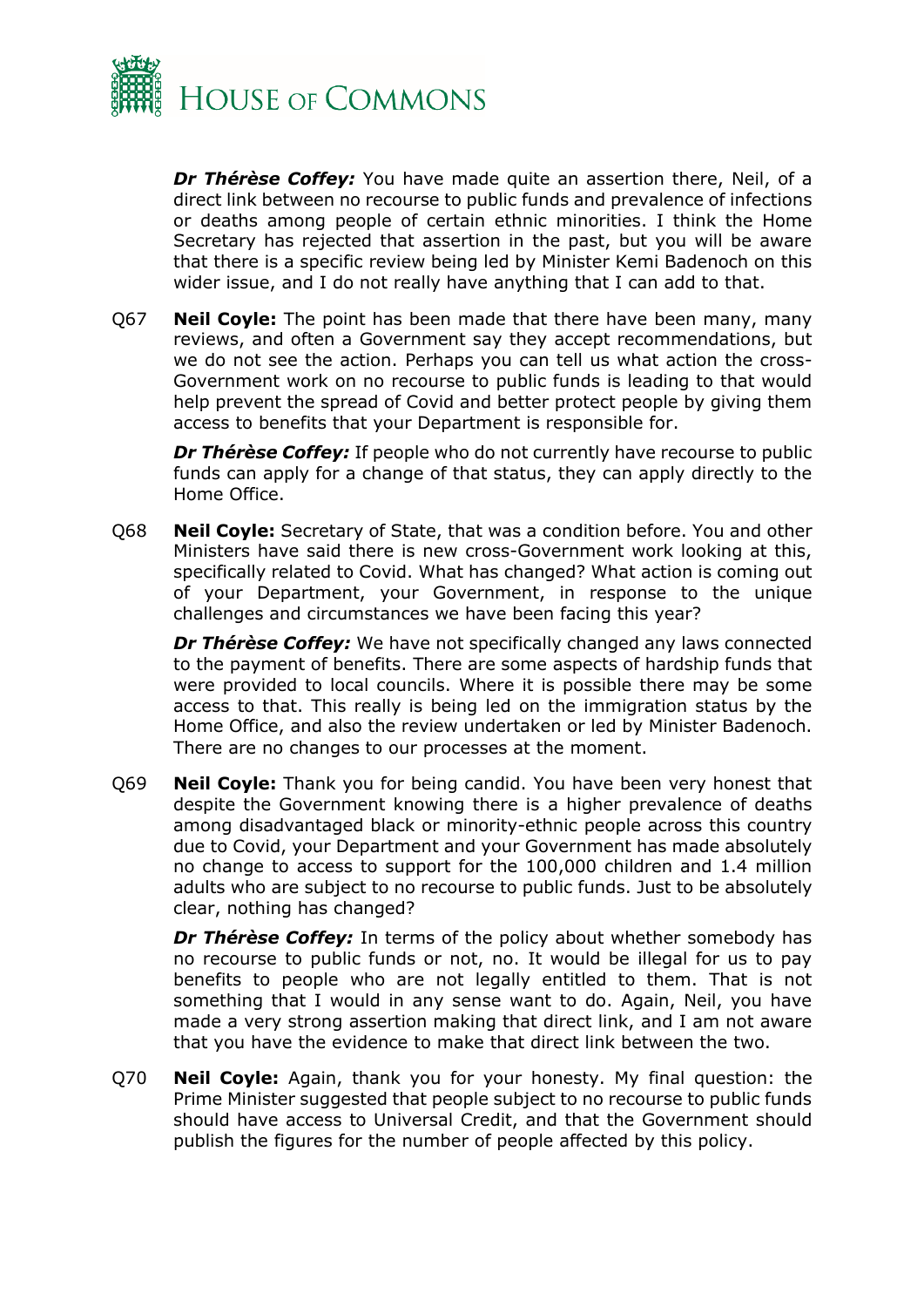

*Dr Thérèse Coffey:* I recall his appearance at the Liaison Committee, which I think he then followed up on another occasion.

Q71 **Neil Coyle:** Absolutely. When will the Government meet the Prime Minister's commitment to extend access to Universal Credit and to publish the number of people affected?

*Dr Thérèse Coffey:* He did not make a commitment. He did not make a commitment, Neil.

Q72 **Neil Coyle:** You can dispute the first point. On the second point, he did say the Government should publish the number of people affected. When will that happen?

*Dr Thérèse Coffey:* I do not know the answer to that, but I am sure the Chair of the Committee can write to the Prime Minister.

Q73 **Chair:** It certainly is true the Prime Minister said in terms that people in that situation should be entitled to help of one kind or another.

#### *Dr Thérèse Coffey:* Indeed.

**Chair:** Absolutely right. But as Neil correctly says, people in that position do not have access to the safety net. It is a real problem in terms of public health, as Neil has highlighted. Thank you.

Q74 **Selaine Saxby:** Good morning. Thank you for coming along today. I was going to talk about employment support, particularly in light of the current situation that we find ourselves in. Do you expect the Department to continue to provide employment support as we move forward, and in particular, how are you preparing for a possible increase in unemployment as the job retention scheme phases out?

*Dr Thérèse Coffey:* I think it is fair to say that the furlough scheme and the self-employment income support scheme have really been amazing in the impact they have had. Without them, I could imagine that the number of people unemployed would be considerably higher right now. We have set out in the summer statement the different schemes that we want to do across Government, and we have been working very closely with the Treasury, and particularly DfE, but also other Departments. In particular, we are extending the work and health Programme in terms of support for those people who have been unemployed for more than three months. We also have a particular element of expanding the youth offer that we do. The kickstart scheme will be rolled out during this year, and that is a particular thing that will largely focus on young people. The Chancellor has set aside about £2 billion over this is and the next financial year to support that, where we anticipate hundreds of thousands of high-quality work placements and directly funded, in effect, salaries.

The other thing I think is important is we successfully secured some additional funding to increase the flexible support fund. We are conscious it is not all going to be about schemes. People who are coming to us for the first time, it may be that they have been an engineer in Bridgend, or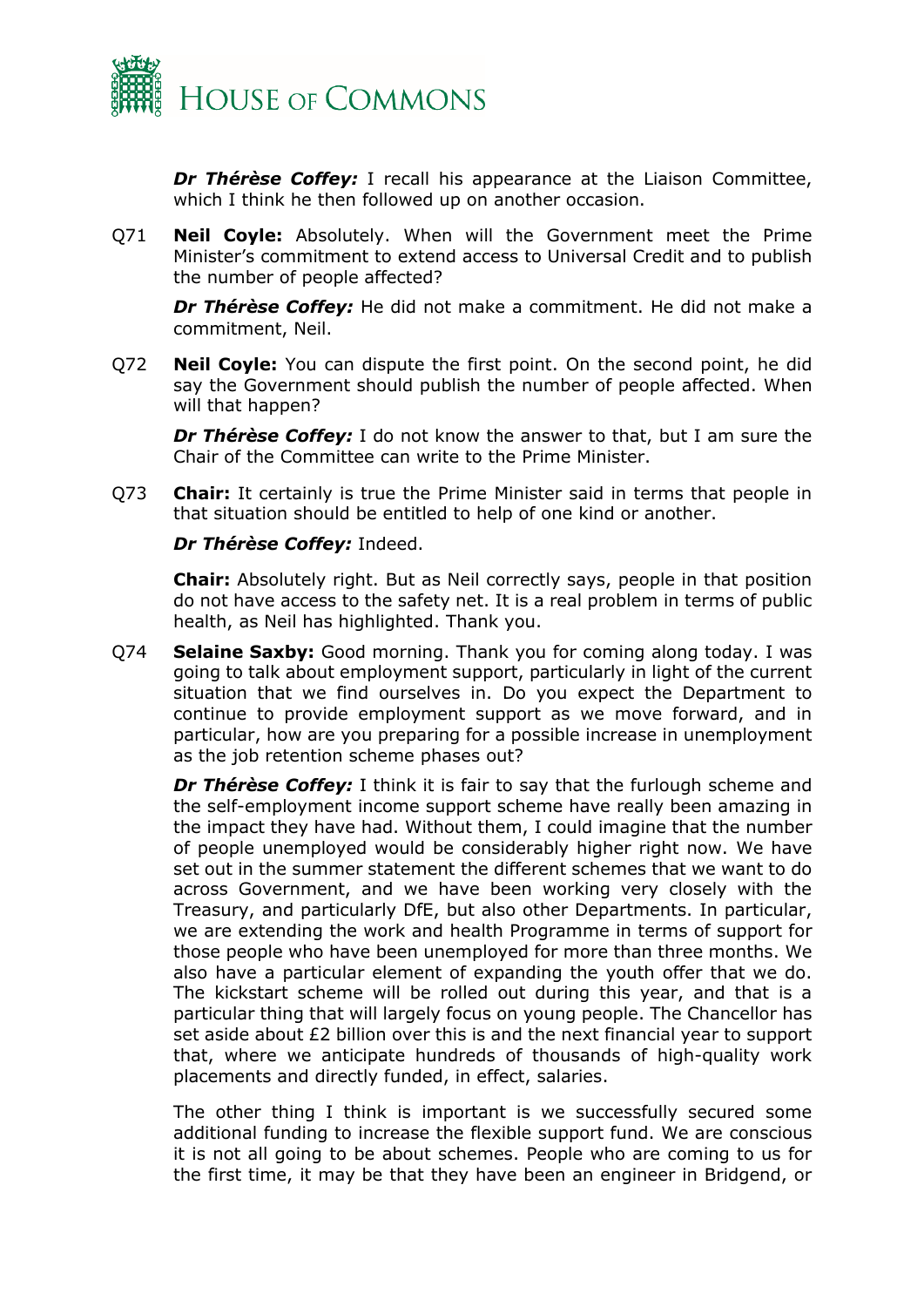

something like that, and they have not had to look for a job for the last 20 to 30 years. They have just worked with that one supplier. Therefore, we want to be able to tailor support. It may be that we involve recruitment agents to help people for example, build a LinkedIn profile, something they have never had to do, or there may be other elements where our work coaches can use the flexible support fund. I am very keen to be a super flexible support fund, to really help tailor that, to help people get into work in different ways. There is a variety of that. We have a programme called sector-based work academies—I am calling them SWAPs. We are more than doubling the number of places in that, in particular in priority areas like construction, other infrastructure, and social care, so that we can get training, work experience, and a guaranteed job interview. We would love to do even more SWAPs, but an element of that is making sure we have the suppliers so we can make that step up, and more than doubling is already a challenge.

Q75 **Selaine Saxby:** Thank you. In my constituency it is the youth who are particularly badly affected. Particularly concerning the youth programmes that I think we are all seeing, when do we expect those to come online? Earlier you mentioned "later in the year", but do we have a date? Is it going to taper into the job retention scheme dropping off? For those people already there, some of them have already been unemployed for three months.

*Dr Thérèse Coffey:* I am expecting a kickstart scheme to be open for applications next month, whether that is private sector, third sector, or local authority employers. We really want to see people starting those jobs from October and November, because we are very conscious of the longterm impact there could be from people just not working and being further away from the labour market.

Q76 **Selaine Saxby:** Is there anything in particular you are doing to link this into the Prime Minister's build, build, build ambitions?

**Dr Thérèse Coffey:** Yes. One of the important things that I have tried to make sure happens as part of the design of this scheme is that we try to boost in particular the areas where we think there is long-term work available once people get that initial work experience. That has been an important link for me. The Future Jobs Fund just over a decade ago had a narrower range of opportunities, and we want to make sure it is as broad as possible, and ultimately taxpayers' money is being used to help people help with the recovery. It is not going to be solely about private-sector employers. I would not want to give that impression either. It is wide-range and, frankly, important experiences for people to enjoy and learn from.

**Peter Schofield:** There is a theme that links to what we were talking about before, around working locally with local players, local employers, local authorities, and local enterprise partnerships. It is a theme we were talking about in the context of safeguarding young vulnerable people but there is also something around working together to provide opportunities, particularly where you have employment opportunities in the way the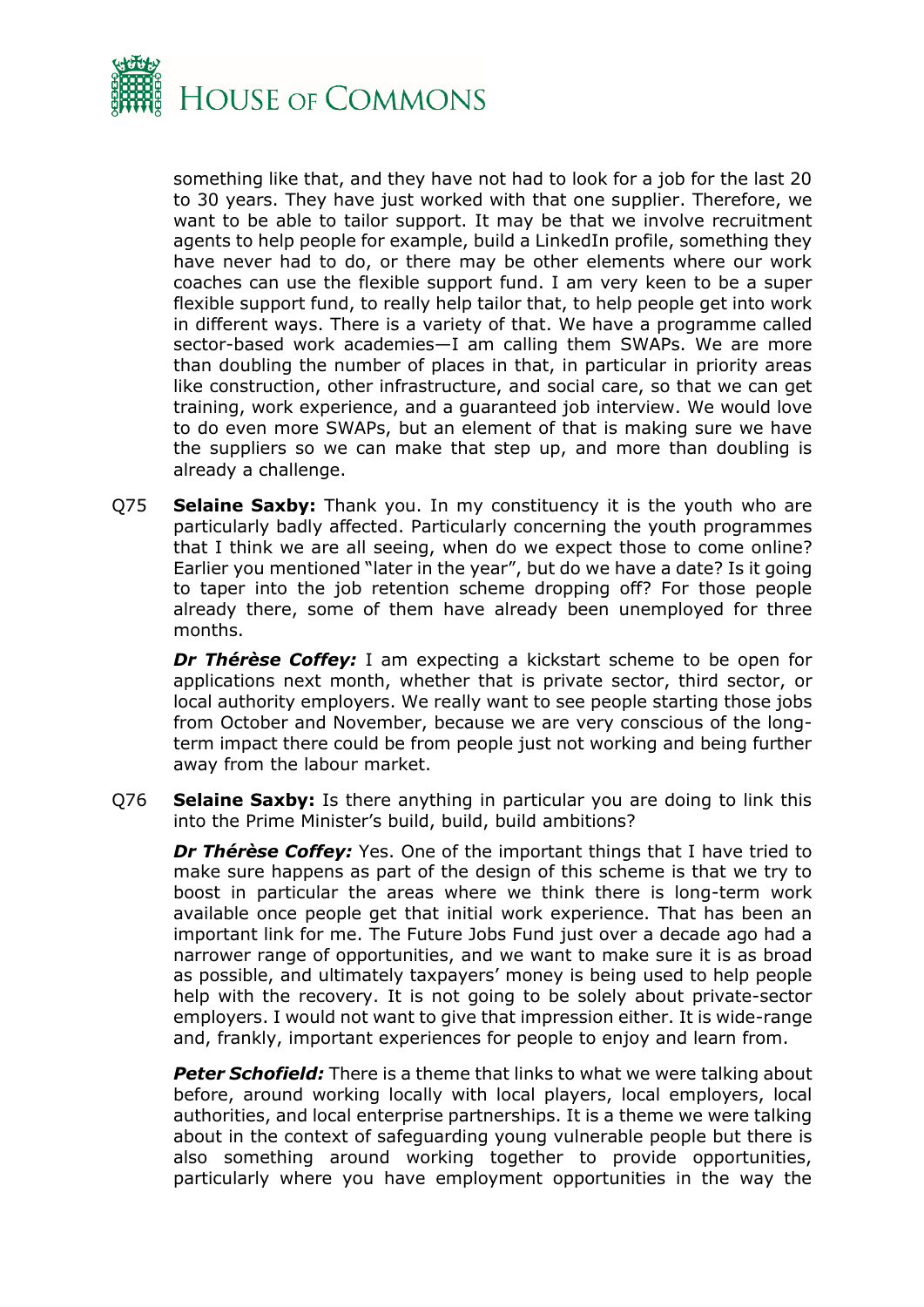

Secretary of State has described in particular sectors that might be predominant in particular areas. We work locally through Jobcentres with local leaders and local employers to use things like the flexible support fund and the other interventions that the Secretary of State has described.

*Dr Thérèse Coffey:* Minister Davies in particular has been leading on this. She is responsible for employment generally, and Jobcentres generally, but she has really put a lot of focus into the youth offer. Some new youth hubs have already been created that will have specialist employment coaches for young people, quite often with senior Jobcentres that want work coaches taking the lead on the 18 to 24 age cohort in order to try to have that focus. It will vary according to, obviously, the scale of the number of young people in one particular Jobcentre Plus or another.

Q77 **Selaine Saxby:** Thank you. The second part that I was keen to speak about was sanctions, which have been reinstated from 30 June, I believe. I wonder if you feel now is the right time, and how people will go about that to make sure they are still complying with the health requirements of self-isolating and not being caught between a catch 22 of, "Should I be looking for a job, or should I be at home following health guidance?" I am interested in your thoughts on how that is working and the timing of it.

*Dr Thérèse Coffey:* Selaine, we started this carefully. I wanted to make sure that we had the claimant commitment element going. We have not done that for new claimants so far. The work coaches have been phoning their cohort of people to have initial conversations to do that. The claimant commitment is not a big change or shock to them. I am conscious that a lot of this will be a light-touch element of claimant commitment. It is not our intention particularly to go out actively seeking to impose sanctions or similar, and I expect if there are any applied at all, it would be very rare. That is my expectation.

**Peter Schofield:** Exactly. To begin with, Jobcentres were making outbound calls, just getting to know the people who had claimed Universal Credit in their area. As of, I think it is 15 July, we ask all new claims to go through a claimant commitment. It is all about encouraging folk to be thinking about job opportunities. It is about starting to move people forward. It is completely consistent with public health issues and the state of the job market locally. No one is going to ask anyone to do anything that they should not do, but it is about starting to have that conversation and building that relationship between the work coach and the claimant to help them on their journey towards work. Building on what the Secretary of State was saying, it also helps them to think about what the things are that they would need to do. What do they need to do? What skills would they need to grow? Where do they come from in terms of their skills background or their work experience background, and where do they need to get to? How can things like the flexible support fund and some other interventions help them on that journey? This is really about building that relationship in a very open and constructive way.

Q78 **Chair:** I will follow up on that. I very much welcome the return of the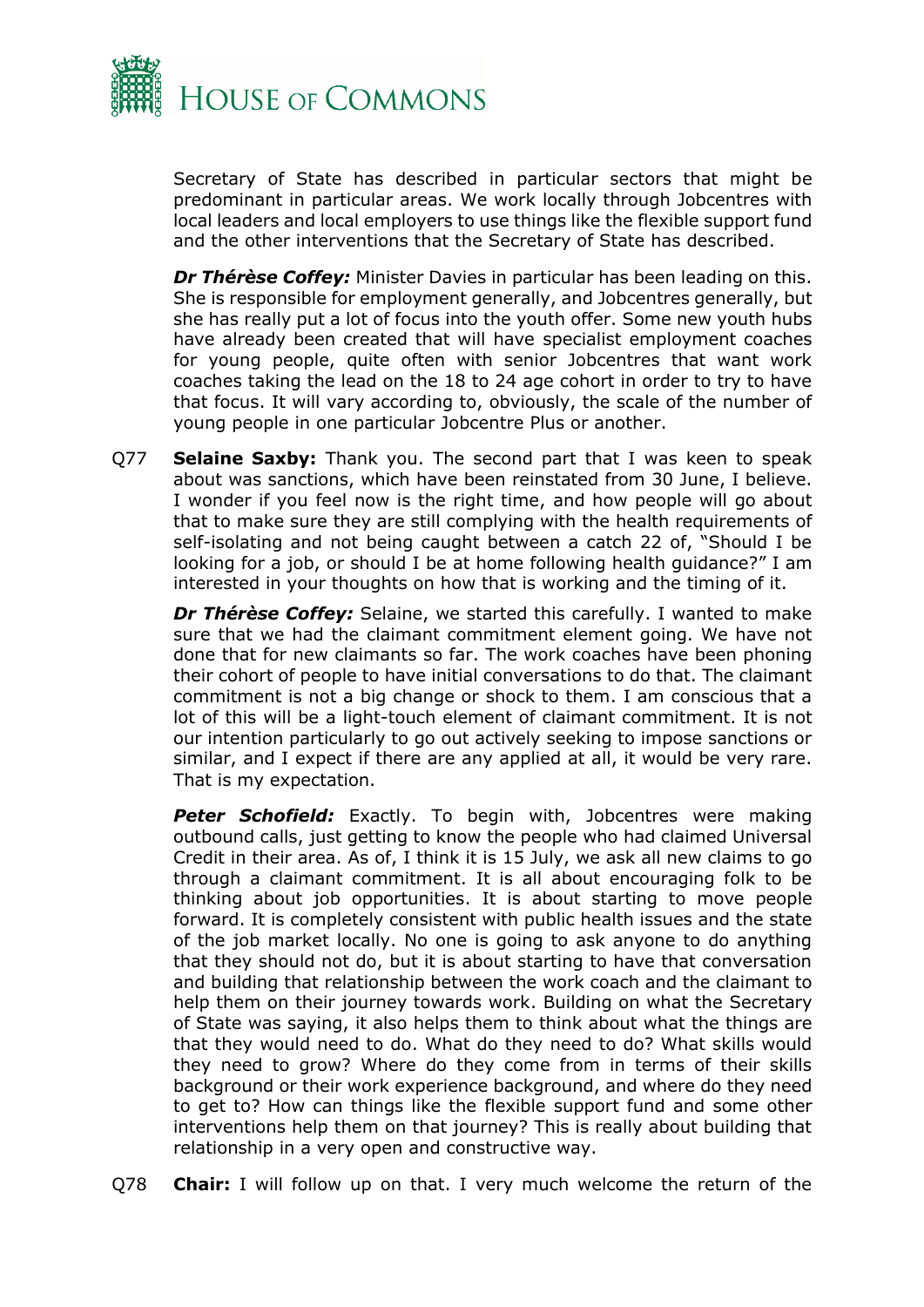

approach, as you have said, that was adopted in the Future Jobs Fund. At the end of last month, the Prime Minister talked about an opportunity guarantee for young people. Is the kickstart scheme the vehicle for delivering that, or will there be other things alongside that to provide that guarantee?

*Dr Thérèse Coffey:* There is a wider variety of opportunities for young people. There is a particular focus, also led by the Department for Education and devolved Administrations accordingly, on things like traineeships and apprenticeships. The kickstart scheme is not just shortterm. A sector-based work academy programme would be just a few weeks, six weeks usually, although we will see if we can vary that. The kickstart scheme is six solid months of work, as well as time, by the way, to develop some of the other things that have been said; to start the worksearch journey. There is a variety of opportunities that will be given to young people.

Q79 **Chair:** The timescale for implementing that guarantee—is it the timescale that you have indicated for the kickstart scheme, or would it be on a different timescale?

*Dr Thérèse Coffey:* That is a good question. I know when we are trying to get the kickstart under way and the increase in the swaps. I cannot recall now exactly what Gavin is doing in education.

Q80 **Chair:** Okay. If it is possible to drop us a line, that would be helpful.

For people who are too old for the kickstart scheme, if we look back 10 years ago there was a very big Work programme that was introduced for reasons that we all know. Employment support has been on a much more modest scale in the last few years. Is there a Work programme-equivalent being worked up, and when might we hear about that?

*Dr Thérèse Coffey:* We already have an existing Work and Health Programme of employment support. It is expanding along those lines. I cannot remember the timeline for that. We are talking to our providers around the country on how we can get that going. Certainly in England and Wales it will be under way quite quickly, I think, because we already have existing providers. I think in Scotland the Scottish Government are responsible for schemes that are, in effect, longer than a year. We are responsible for schemes of less than a year. That has not been devolved. We are accelerating some work in that particular regard. I would anticipate the escalation will be under way certainly in the autumn.

**Peter Schofield:** As the Secretary of State says, we are looking to do that quite quickly, because in England we can do it through existing providers. It is about scaling up, putting in more money, creating more places with the existing provision, and using it not for people who have been more than 12 months unemployed, but we can start using it now.

Q81 **Chair:** Yes. You will be using the existing programme but increasing the scale?